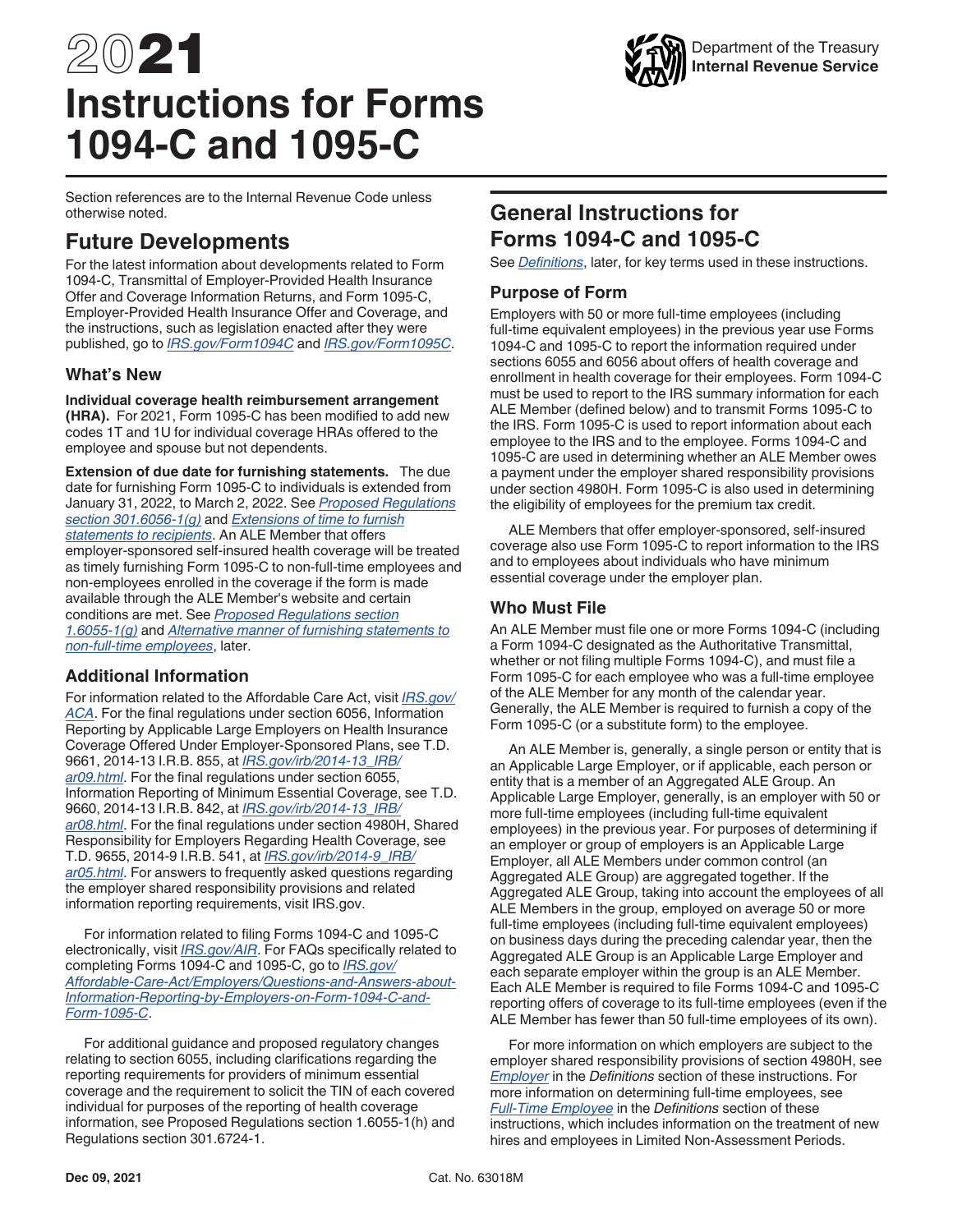<span id="page-1-0"></span>

*For purposes of reporting on Forms 1094-C and 1095-C, an employee in a Limited Non-Assessment Period is not considered a full-time employee during that period.*

#### **Reporting by Employers That Sponsor Self-Insured Health Plans**

An employer that offers health coverage through a self-insured health plan must report information about each individual enrolled in such coverage. For an employer that is an ALE Member, this information must be reported on Form 1095-C, Part III, for any employee who is enrolled in coverage (and any spouse or dependent of that employee). See the option to file Form 1094-B and Form 1095-B, rather than Form 1094-C and Form 1095-C, to report coverage of certain nonemployees, below.

ALE Members that offer health coverage through an employer-sponsored, self-insured health plan must complete Form 1095-C, Parts I, II, and III, for any employee who enrolls in the health coverage, whether or not the employee is a full-time employee for any month of the calendar year.

For full-time employees enrolled in an ALE Member's self-insured coverage, including an employee who was a full-time employee for at least 1 month of the calendar year, the ALE Member must complete Form 1095-C, Part II, according to the generally applicable instructions, and should not enter code 1G on line 14 for any month. For an employee enrolled in an ALE Member's self-insured coverage who is not a full-time employee for any month of the calendar year (meaning that for all 12 calendar months the employee was not a full-time employee), for Form 1095-C, Part II, the ALE Member must enter code 1G on line 14 in the "All 12 Months" column or in the separate monthly boxes for all 12 calendar months, and the ALE Member need not complete Part II, lines 15 and 16.



*An individual coverage HRA is a self-insured group health plan and is therefore an eligible employer-sponsored plan. An individual is ineligible for a* 

*premium tax credit (PTC) for a month if the individual is covered by an individual coverage HRA or eligible for an individual coverage HRA that is affordable.*

An employer that offers employer-sponsored, self-insured health coverage but is not an ALE Member should not file Forms 1094-C and 1095-C, but should instead file Forms 1094-B and 1095-B to report information for employees who enrolled in the employer-sponsored, self-insured health coverage.

**Note.** If an ALE Member is offering health coverage to employees other than under a self-insured plan, such as through an insured health plan or a multiemployer health plan, the issuer of the insurance or the sponsor of the plan providing the coverage is required to furnish the information about their health coverage to any enrolled employees, and the ALE Member should not complete Form 1095-C, Part III, for those employees.

#### **Reporting of Enrollment Information for Non-Employees: Option To Use Forms 1094-B and 1095-B**

ALE Members that offer employer-sponsored, self-insured health coverage to non-employees who enroll in the coverage may use Forms 1094-B and 1095-B, rather than Form 1095-C, Part III, to report coverage for those individuals and other family members. For this purpose, a non-employee includes, for example, a non-employee director, an individual who was a retired employee during the entire year, or a non-employee

COBRA beneficiary, including a former employee who terminated employment during a previous year.

For information on reporting for non-employees enrolled in an employer-sponsored, self-insured health plan using Forms 1094-B and 1095-B, see the instructions for those forms.

For ALE Members that choose to use Form 1095-C to report coverage information for non-employees enrolled in an employer-sponsored, self-insured health plan, see the specific instructions for Form 1095-C, *[Part III—Covered Individuals](#page-12-0) [\(Lines 18–30\)](#page-12-0)*, later. Form 1095-C may be used only if the individual identified on line 1 has an SSN.

#### **Substitute Statements to Recipients**

If you are not using the official IRS form to furnish statements to recipients, see Pub. 5223, General Rules and Specifications for Affordable Care Act Substitute Forms 1095-A, 1094-B, 1095-B, 1094-C, and 1095-C, which explains the requirements for format and content of substitute statements to recipients. You may develop them yourself or buy them from a private printer. Substitute statements furnished to recipients may be in portrait format; however, substitute returns filed with the IRS using paper must be printed in landscape format.

#### **Authoritative Transmittal for ALE Members Filing Multiple Forms 1094-C**

A Form 1094-C must be filed when an ALE Member files one or more Forms 1095-C. An ALE Member may choose to file multiple Forms 1094-C, each accompanied by Forms 1095-C for a portion of its employees, provided that a Form 1095-C is filed for each employee for whom the ALE Member is required to file. If an ALE Member files more than one Form 1094-C, one (and only one) Form 1094-C filed by the ALE Member must be identified on line 19, Part I, as the Authoritative Transmittal, and, on the Authoritative Transmittal, the ALE Member must report certain aggregate data for all full-time employees and all employees, as applicable, of the ALE Member.

**Example 1.** Employer A, an ALE Member, files a single Form 1094-C, attaching Forms 1095-C for each of its 100 full-time employees. This Form 1094-C should be identified as the Authoritative Transmittal on line 19, and the remainder of the form completed as indicated in the instructions for [line 19](#page-6-0), later.

**Example 2.** Employer B, an ALE Member, files two Forms 1094-C, one for each of its two operating divisions, Division X and Division Y. (Division X and Division Y are units of the same ALE Member, and thus both report under the same employer identification number (EIN); they are not members of an Aggregated ALE Group.) Attached to one Form 1094-C are Forms 1095-C for the 200 full-time employees of Division X, and attached to the other Form 1094-C are Forms 1095-C for the 1,000 full-time employees of Division Y. One of these Forms 1094-C should be identified as the Authoritative Transmittal on line 19, and should include aggregate employer-level data for all 1,200 full-time employees of Employer B as well as the total number of employees of Employer B, as applicable, as required in Parts II, III, and IV of Form 1094-C. The other Form 1094-C should not be identified as the Authoritative Transmittal on line 19, and should report on line 18 only the number of Forms 1095-C that are attached to that Form 1094-C, and should leave the remaining sections of the form blank, as indicated in the instructions for [line 19](#page-6-0), later.

**Note.** Each ALE Member must file its own Forms 1094-C and 1095-C under its own separate EIN, even if the ALE Member is part of an Aggregated ALE Group. No Authoritative Transmittal should be filed for an Aggregated ALE Group.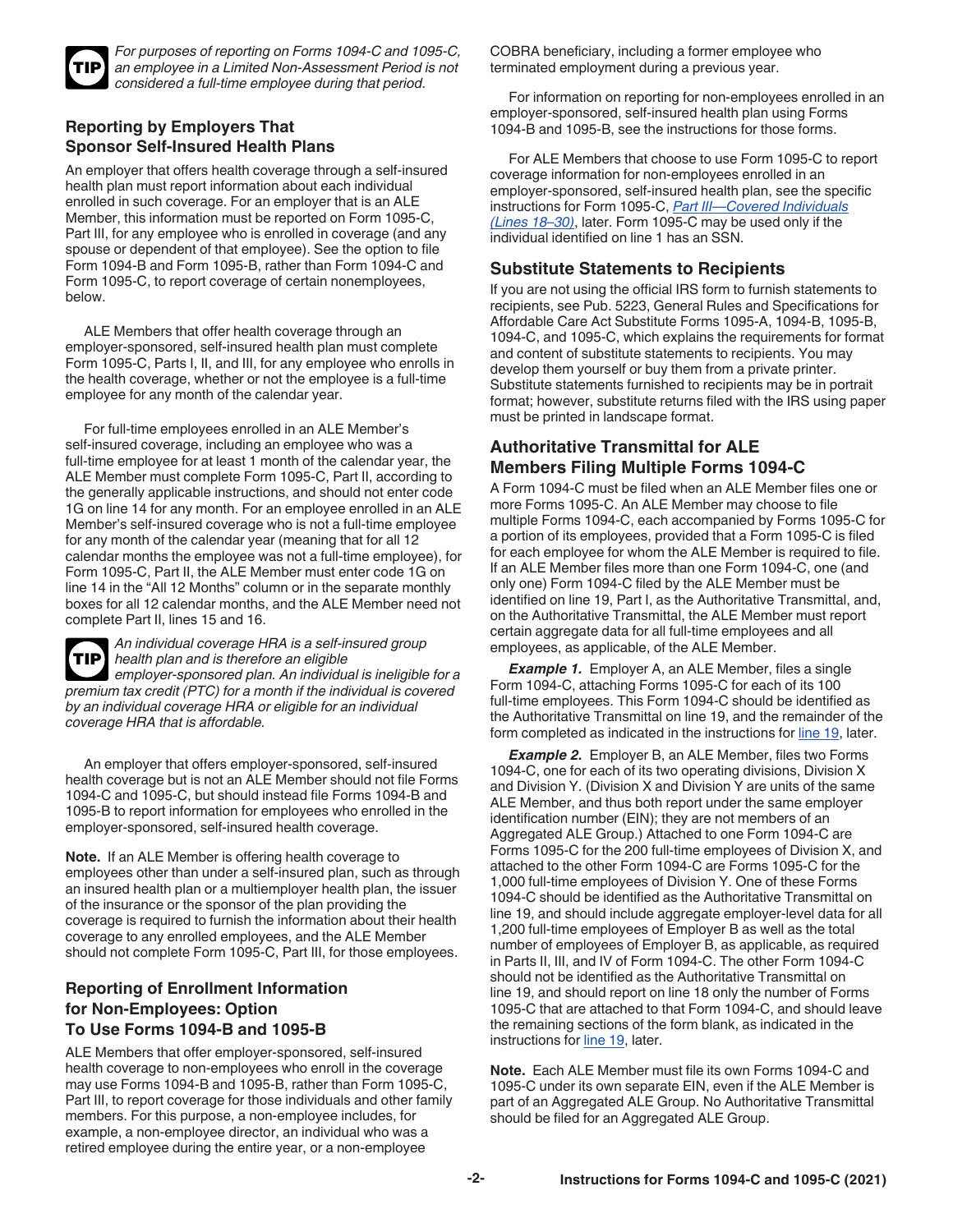<span id="page-2-0"></span>*Example 3.* Assume that Employer A from *Example 1* is a member of the same Aggregated ALE Group as Employer B from *Example 2*. Accordingly, Employer A and Employer B are separate ALE Members filing under separate EINs. Forms 1094-C should be filed in the same manner indicated in *Examples 1* and *2*. Employer A should include only information about employees of Employer A in its Authoritative Transmittal, and Employer B should include only information about employees of Employer B in its Authoritative Transmittal. No Authoritative Transmittal should be filed for the Aggregated ALE Group reporting combined data for employees of both Employer A and Employer B.

Similar rules apply for a Governmental Unit that has delegated its reporting responsibilities for some of its employees to another Governmental Unit—see *[Designated Governmental](#page-14-0)  [Entity \(DGE\)](#page-14-0)* in the *Definitions* section of these instructions for more information. In the case of a Governmental Unit that has delegated its reporting responsibilities for some of its employees, the Governmental Unit must ensure that among the multiple Forms 1094-C filed by or on behalf of the Governmental Unit transmitting Forms 1095-C for the Governmental Unit's employees, one of the filed Forms 1094-C is designated as the Authoritative Transmittal and reports aggregate employer-level data for the Governmental Unit, as required in Parts II, III, and IV of Form 1094-C.

*Example.* County is an Aggregated ALE Group made up of the ALE Members School District, the Police District, and the County General Office. The School District designates the state to report on behalf of the teachers and reports for itself for its remaining full-time employees. In this case, either the School District or the state must file an Authoritative Transmittal reporting aggregate employer-level data for the School District.

#### **One Form 1095-C for Each Employee of ALE Member**

For each full-time employee of an ALE Member, there must be only one Form 1095-C filed for employment with that ALE Member. For example, if an ALE Member separately reports for each of its two divisions, the ALE Member must combine the offer and coverage information for any employee who worked at both divisions during the calendar year so that a single Form 1095-C is filed for the calendar year for that employee, which reports information for all 12 months of the calendar year from that ALE Member.

In contrast, a full-time employee who works for more than one ALE Member that is a member of the same Aggregated ALE Group must receive a separate Form 1095-C from each ALE Member. For any calendar month in which a full-time employee works for more than one ALE Member of an Aggregated ALE Group, only one ALE Member is treated as the employer of that employee for reporting purposes (generally, the ALE Member for whom the employee worked the greatest number of hours of service), and only that ALE Member reports for that employee for that calendar month. The other ALE Member is not required to report for that employee for that calendar month, unless the other ALE Member is otherwise required to file Form 1095-C for that employee because the individual was a full-time employee of that ALE Member for a different month of the same calendar year. In this case, the individual may be treated as not employed by that ALE Member for that calendar month. If under these rules, an ALE Member is not required to report for an employee for any month in the calendar year, the ALE Member is not required to report for that full-time employee for that calendar year. For a description of the rules related to determining which ALE Member in an Aggregated ALE Group is treated as the employer for a month in this situation, see the definition of *[Employee](#page-14-0)*.

*Example.* Employer A and Employer B are separate ALE Members that belong to the same Aggregated ALE Group. Both Employer A and Employer B offer coverage through the AB health plan, which is an insured plan. In January and February, Employee has 130 hours of service for Employer A and no hours of service for Employer B. In March, Employee has 100 hours of service for Employer A and 30 hours of service for Employer B. In April through December, Employee has 130 hours of service for Employer B and no hours of service for Employer A. Employer A is the employer of Employee for filing purposes for January, February, and March. Employer A should file Form 1095-C for Employee reporting offers of coverage using the appropriate code on line 14 for January, February, and March; should complete lines 15 and 16 per the instructions; and should include Employee in the count of total employees and full-time employees reported for those months on Form 1094-C. For the months April through December, on Form 1095-C, Employer A should enter code 1H (no offer of coverage) on line 14, leave line 15 blank, and enter code 2A (not an employee) on line 16 (since Employee is treated as an employee of Employer B and not as an employee of Employer A in those months), and should exclude Employee from the count of total employees and full-time employees reported for those months on Form 1094-C.

#### **When To File**

You will meet the requirement to file Forms 1094-C and 1095-C if the forms are properly addressed and mailed on or before the due date. If the due date falls on a weekend or legal holiday, then the due date is the following business day. A business day is any day that is not a Saturday, Sunday, or legal holiday.

Generally, you must file Forms 1094-C and 1095-C by February 28 if filing on paper (or March 31 if filing electronically) of the year following the calendar year to which the return relates. For calendar year 2021, Forms 1094-C and 1095-C are required to be filed by February 28, 2022, or March 31, 2022, if filing electronically.

See *[Furnishing Forms 1095-C to Employees](#page-5-0)* for information on when Form 1095-C must be furnished.

#### **Extensions**

You can get an automatic 30-day extension of time to file by completing Form 8809, Application for Extension of Time To File Information Returns. The form may be submitted on paper, or through the FIRE System either as a fill-in form or an electronic file. No signature or explanation is required for the extension. However, you must file Form 8809 on or before the due date of the returns in order to get the 30-day extension. Under certain hardship conditions, you may apply for an additional 30-day extension. See the Instructions for Form 8809 for more information.

**How to apply.** As soon as you know that a 30-day extension of time to file is needed, file Form 8809. See the instructions for Form 8809. Mail or fax Form 8809 using the address and phone number listed in the instructions. You can submit the extension request online through the FIRE System. You are encouraged to submit requests using the online fill-in form. See Pub. 1220, Part B, for more information on filing online or electronically.

#### **Where To File**

Send all information returns filed on paper to the following: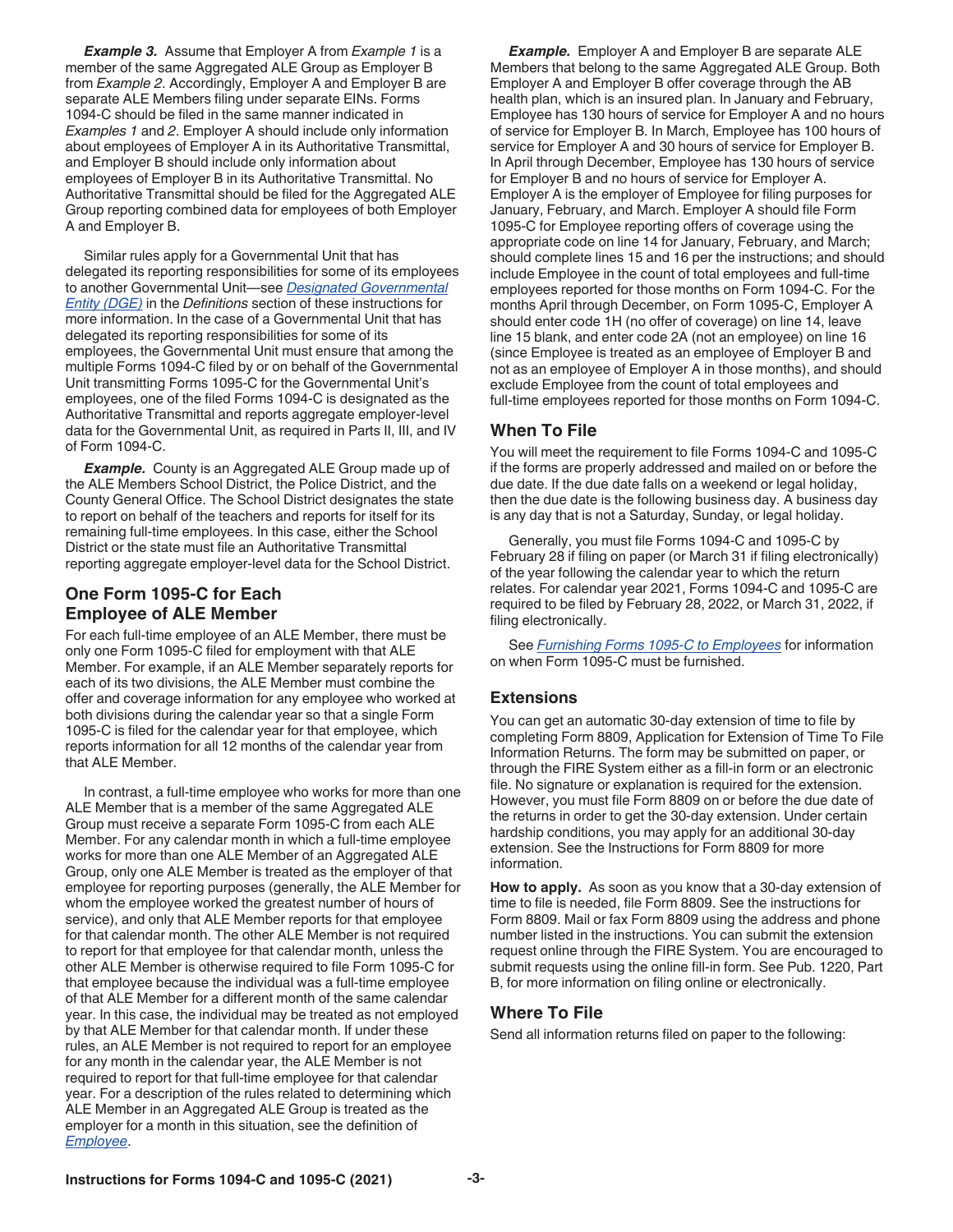| If your principal business,<br>office or agency, or legal<br>residence, in the case of an<br>individual, is located in:                                                                                                                                                                                   | Use the following address:                                                                                                                                                                                                                 |  |
|-----------------------------------------------------------------------------------------------------------------------------------------------------------------------------------------------------------------------------------------------------------------------------------------------------------|--------------------------------------------------------------------------------------------------------------------------------------------------------------------------------------------------------------------------------------------|--|
| Alabama, Arizona, Arkansas,<br>Connecticut, Delaware, Florida,<br>Georgia, Kentucky, Louisiana,<br>Maine, Massachusetts,<br>Mississippi, New Hampshire,<br>New Jersey, New Mexico, New<br>York, North Carolina, Ohio,<br>Pennsylvania, Rhode Island,<br>Texas, Vermont, Virginia,<br><b>West Virginia</b> | Department of the Treasury<br><b>Internal Revenue Service</b><br>Center<br><b>Austin, TX 73301</b>                                                                                                                                         |  |
| If your principal business,<br>office or agency, or legal<br>residence, in the case of an<br>individual, is located in:                                                                                                                                                                                   | Use the following address:                                                                                                                                                                                                                 |  |
| Alaska, California, Colorado,<br>District of Columbia, Hawaii,<br>Idaho, Illinois, Indiana, Iowa,<br>Kansas, Maryland, Michigan,<br>Minnesota, Missouri, Montana,                                                                                                                                         | Department of the Treasury<br>Internal Revenue Service<br>Center<br>Nebraska, Nevada, North<br>P.O. Box 219256<br>Dakota, Oklahoma, Oregon,<br>Kansas City, MO 64121-9256<br>South Carolina, South Dakota,<br>Tennessee, Utah, Washington, |  |

If your legal residence or principal place of business or principal office or agency is outside the United States, file with the Department of the Treasury, Internal Revenue Service Center, Austin, TX 73301.

**Shipping and mailing.** If you are filing on paper, send the forms to the IRS in a flat mailing (not folded), and do not paperclip or staple the forms together. If you are sending many forms, you may send them in conveniently sized packages. On each package, write your name, number the packages consecutively, and place Form 1094-C in package number one. Postal regulations require forms and packages to be sent by First-Class Mail. Returns filed with the IRS must be printed in landscape format.

**Keeping copies.** Generally, keep copies of information returns you filed with the IRS or have the ability to reconstruct the data for at least 3 years, from the due date of the returns.

#### **Electronic Filing**



If you are required to file 250 or more information returns, you must file electronically. The 250-or-more

requirement applies separately to each type of form filed and separately for original and corrected returns. For example, if you must file 500 Forms 1095-B and 100 Forms 1095-C, you must file Forms 1095-B electronically, but you are not required to file Forms 1095-C electronically. If you have 150 Forms 1095-C to correct, you may file the corrected returns on paper because they fall under the 250 threshold. However, if you have 300 Forms 1095-C to correct, they must be filed electronically. The electronic filing requirement does not apply if you apply for and

receive a hardship waiver. The IRS encourages you to file electronically even though you are filing fewer than 250 returns.

**Waiver.** To receive a waiver from the required filing of information returns electronically, submit Form 8508. You are encouraged to file Form 8508 at least 45 days before the due date of the returns, but no later than the due date of the return. The IRS does not process waiver requests until January 1st of the calendar year the returns are due. You cannot apply for a waiver for more than 1 tax year at a time. If you need a waiver for more than 1 tax year, you must reapply at the appropriate time each year. If a waiver for original returns is approved, any corrections for the same types of returns will be covered under the waiver. However, if you submit original returns electronically but you want to submit your corrections on paper, a waiver must be approved for the corrections if you must file 250 or more corrections. If you receive an approved waiver, do not send a copy of it to the service center where you file your paper returns. Keep the waiver for your records only.

If you are required to file electronically but fail to do so, and you do not have an approved waiver, you may be subject to a penalty of \$280 per return for failure to file electronically unless you establish reasonable cause. However, you can file up to 250 returns on paper; those returns will not be subject to a penalty for failure to file electronically. The penalty applies separately to original returns and corrected returns.

Pub. 5165, Guide for Electronically Filing Affordable Care Act (ACA) Information Returns for Software Developers and Transmitters, specifies the communication procedures, transmission formats, business rules, validation procedures; and explains when a return will be accepted, accepted with errors, or rejected for returns filed electronically through the ACA Information Return (AIR) system. To develop software for use with the AIR system, software developers, transmitters, and issuers, including ALE Members filing their own Forms 1094-C and 1095-C, should use the guidelines provided in Pub. 5165 along with the Extensible Markup Language (XML) Schemas published on IRS.gov.

*Reminder.* The formatting directions in these instructions (for example, the directions to enter the 9-digit EIN, including the dash on line 2 of Form 1094-C) are for the preparation of paper returns. When filing forms electronically, the formatting set forth in the XML Schemas and Business Rules published on IRS.gov must be followed rather than the formatting directions in these instructions. For more information regarding electronic filing, see Pubs. 5164 and 5165.

#### **Substitute Returns Filed With the IRS**

If you are filing your returns on paper, see Pub. 5223 for specifications for private printing of substitute information returns. You may not request special consideration. Only forms that conform to the official form and the specifications in Pub. 5223 are acceptable for filing with the IRS. Substitute returns filed with the IRS must be printed in landscape format.

#### **VOID Box**

Do not use this box on Form 1095-C.

#### **Corrected Forms 1094-C and 1095-C**



*For information about filing corrections electronically, see section 7.1 of Pub. 5165.*

#### **Corrected Returns**

A corrected return should be filed as soon as possible after an error is discovered. File the corrected returns as follows.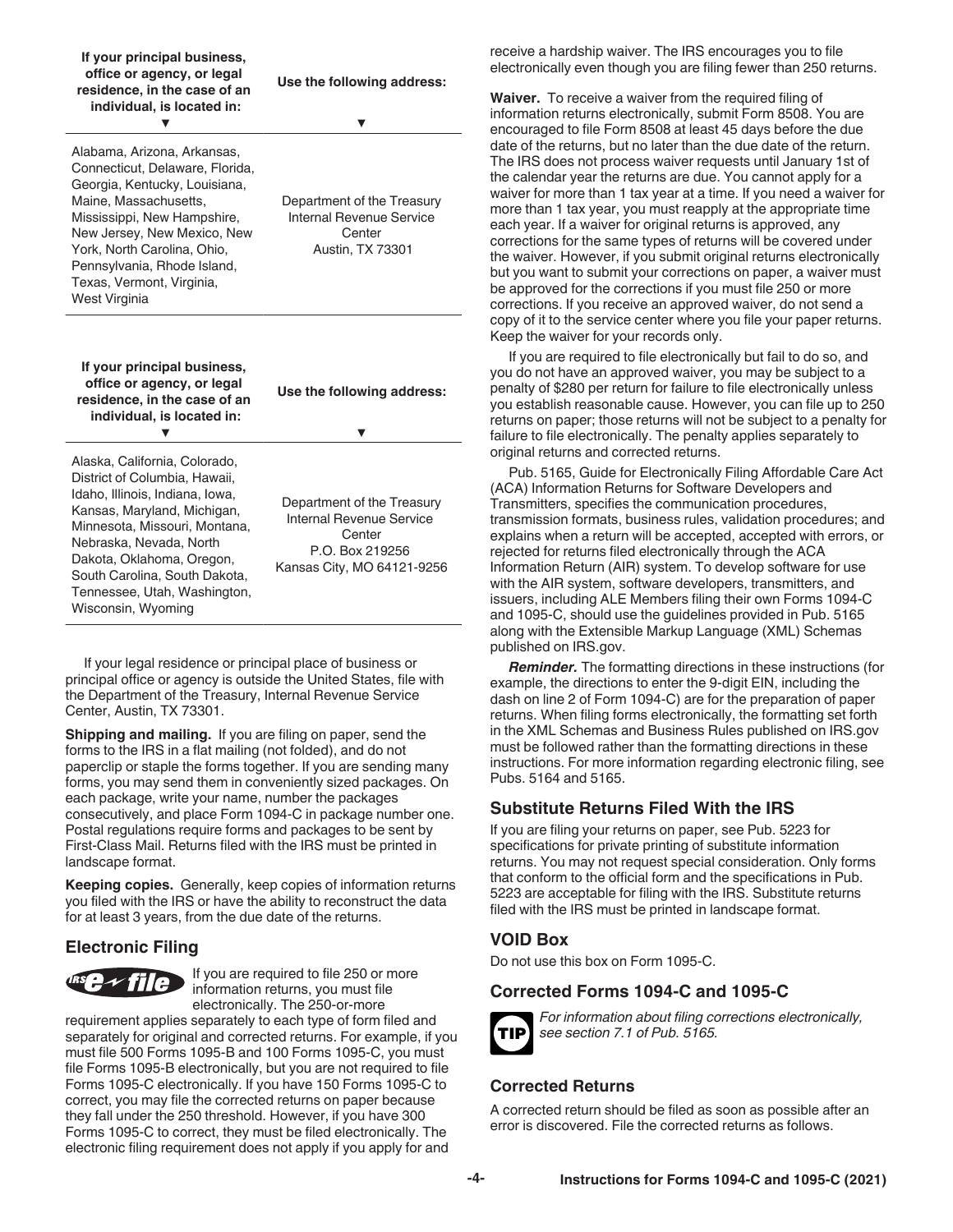*Form 1094-C.* If correcting information on the Authoritative Transmittal (identified on Part I, line 19, as the Authoritative Transmittal, one (and only one) of which must be filed for each ALE Member reporting aggregate employer-level data for all full-time employees and employees of the ALE Member), file a standalone, fully completed Form 1094-C, including the correct information, and enter an "X" in the "CORRECTED" checkbox. Do not file a return correcting information on a Form 1094-C that is not the Authoritative Transmittal.



*Do not file any other documents (for example, Form 1095-C) with the corrected Authoritative Transmittal.*

*Form 1095-C.* If correcting information on a Form 1095-C that was previously filed with the IRS, file a fully completed Form 1095-C, including the correct information and enter an "X" in the "CORRECTED" checkbox. File a Form 1094-C (**do not** mark the "CORRECTED" checkbox on Form 1094-C) with corrected Form(s) 1095-C. Furnish the employee a copy of the corrected Form 1095-C, unless the ALE Member was, and continues to be, eligible for and used the alternative method of furnishing under the Qualifying Offer Method for that employee for that year's furnishing. For more information, see *[Alternative method](#page-7-0)  [of furnishing Form 1095-C to employees under the Qualifying](#page-7-0) [Offer Method](#page-7-0)*.

Forms 1095-C filed with incorrect dollar amounts on line 15, Employee Required Contribution, may fall under a safe harbor for certain de minimis errors. The safe harbor generally applies if no single amount in error differs from the correct amount by more than \$100. If the safe harbor applies, you will not have to correct Form 1095-C to avoid penalties. However, if the recipient elects for the safe harbor not to apply, you may have to issue a corrected Form 1095-C to avoid penalties. For more information, see Notice 2017-9, 2017-4 I.R.B. 542, at *[www.irs.gov/irb/](https://www.irs.gov/irb/2017-04_IRB#NOT-2017-09) [2017-04 IRB/ar11.html](https://www.irs.gov/irb/2017-04_IRB#NOT-2017-09)*.

**Note.** Enter an "X" in the "CORRECTED" checkbox only when correcting a Form 1095-C previously filed with the IRS. If you are correcting a Form 1095-C that was previously furnished to a recipient, but not filed with the IRS, write, type, or print "CORRECTED" on the new Form 1095-C furnished to the recipient.

**Correcting information affecting statement furnished to employee using an Alternative Furnishing Method under the Qualifying Offer Method.** If an ALE Member eligible to use the Qualifying Offer Method had furnished the employee an alternative statement, the ALE Member must furnish the employee a corrected statement if it filed a corrected Form 1095-C correcting the ALE Member's name, EIN, address, or contact name and telephone number. If the ALE Member is no longer eligible to use an alternative furnishing method for the employee for whom it filed a corrected Form 1095-C, it must furnish a Form 1095-C to the employee and advise the employee that Form 1095-C replaces the statement it had previously furnished.

*If you fail to file correct information returns or fail to furnish a correct recipient statement, you may be subject*  **t** *turnish a correct recipient statement, you may be* **c c** *to a penalty. However, you are not required to file corrected returns for missing or incorrect TINs if you meet the reasonable cause criteria. For additional information, see Pub. 1586, Reasonable Cause Regulations and Requirements for Missing and Incorrect Name/TINs.*



*See the charts for examples of errors and step-by-step instructions for filing corrected returns.*

| <b>Original Authoritative Transmittal Form 1094-C</b>                   |                                                                                            |  |  |  |
|-------------------------------------------------------------------------|--------------------------------------------------------------------------------------------|--|--|--|
| <b>IF</b> any of the following are<br>incorrect                         | THEN                                                                                       |  |  |  |
|                                                                         |                                                                                            |  |  |  |
| ALE Member or Designated<br>Government Entity (Name and/or<br>EIN)      | 1. Prepare a new Authoritative<br>Transmittal, Form 1094-C.                                |  |  |  |
|                                                                         | 2. Enter an "X" in the "CORRECTED"                                                         |  |  |  |
| Total number of Forms 1095-C filed<br>by and/or on behalf of ALE Member | checkbox at the top of the form.                                                           |  |  |  |
|                                                                         | 3. Submit the standalone corrected<br>Form 1094-C with the correct<br>information present. |  |  |  |
| Aggregated ALE Group Membership                                         |                                                                                            |  |  |  |
| <b>Certifications of Eligibility</b>                                    |                                                                                            |  |  |  |
| Minimum Essential Coverage Offer<br>Indicator                           |                                                                                            |  |  |  |
| Section 4980H Full-Time Employee<br>Count for ALE Member                |                                                                                            |  |  |  |
| Aggregated Group Indicator                                              |                                                                                            |  |  |  |
| Other ALE Members of Aggregated<br>ALE Group (Name and/or EIN)          |                                                                                            |  |  |  |

| Original Form 1095-C Submitted to IRS and Furnished to Employee |                                                                                                    |  |
|-----------------------------------------------------------------|----------------------------------------------------------------------------------------------------|--|
| <b>IF</b> any of the following are<br>incorrect                 | THEN                                                                                               |  |
|                                                                 |                                                                                                    |  |
| Name, SSN, ALE Member EIN                                       | 1. Prepare a new Form 1095-C.                                                                      |  |
| Offer of Coverage (line 14)                                     | 2. Enter an "X" in the "CORRECTED"<br>checkbox at the top of the form.                             |  |
| <b>Employee Required Contribution</b>                           | 3. Submit corrected Forms 1095-C with<br>a nonauthoritative Form 1094-C<br>transmittal to the IRS. |  |
| Section 4980H Safe Harbor and<br>Other Relief Codes (line 16)   |                                                                                                    |  |
|                                                                 | 4. Furnish a corrected Form 1095-C to<br>the employee.                                             |  |
| Covered Individuals Information                                 |                                                                                                    |  |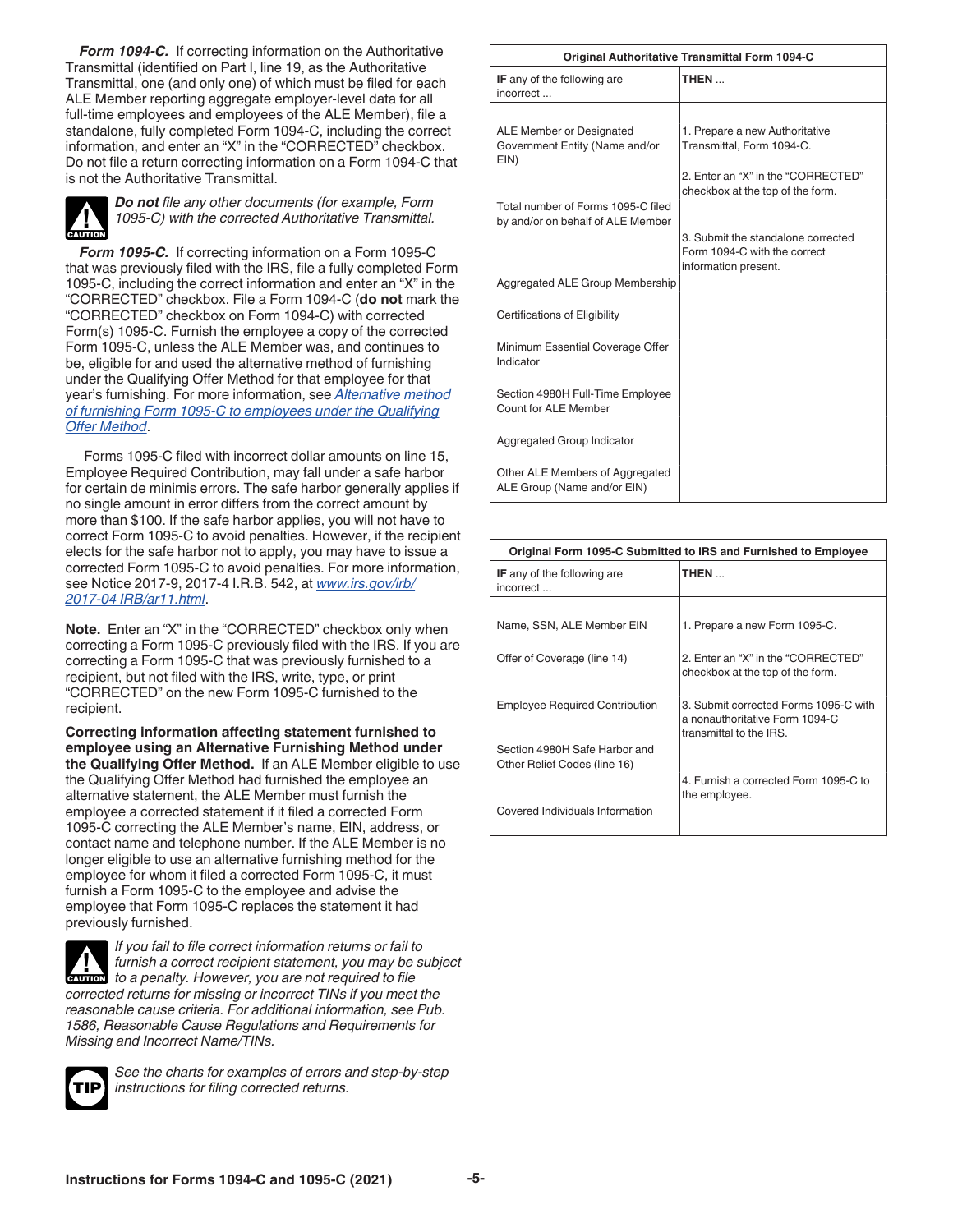<span id="page-5-0"></span>

| Original Alternative Furnishing Method Under the Qualifying Offer<br><b>Method Statement Furnished to Employee</b> |                                                                                      |  |
|--------------------------------------------------------------------------------------------------------------------|--------------------------------------------------------------------------------------|--|
| IF any of the following are<br>incorrect                                                                           | THEN                                                                                 |  |
|                                                                                                                    |                                                                                      |  |
| Name, SSN, ALE Member EIN                                                                                          | . Submission to the IRS:                                                             |  |
|                                                                                                                    | 1. Prepare a new Form 1095-C.                                                        |  |
| Offer of Coverage                                                                                                  | 2. Enter an "X" in the "CORRECTED"<br>checkbox at the top of the form.               |  |
|                                                                                                                    | 3. Submit corrected Form 1095-Cs<br>with a non-authoritative Form 1094-C             |  |
|                                                                                                                    | transmittal to the IRS.                                                              |  |
|                                                                                                                    | • Furnish to employee:                                                               |  |
|                                                                                                                    | If, after the correction, the ALE Member<br>is still eligible to use the alternative |  |
|                                                                                                                    | furnishing method under the Qualifying                                               |  |
|                                                                                                                    | Offer Method, furnish the employee                                                   |  |
|                                                                                                                    | either a Form 1095-C or corrected<br>statement.                                      |  |
|                                                                                                                    |                                                                                      |  |
|                                                                                                                    | If the ALE Member is no longer eligible<br>to use the alternative furnishing method  |  |
|                                                                                                                    | with respect to the employee, furnish a                                              |  |
|                                                                                                                    | Form 1095-C to the employee.                                                         |  |
|                                                                                                                    |                                                                                      |  |

#### **Furnishing Forms 1095-C to Employees**

You will meet the requirement to furnish Form 1095-C to an employee if the form is properly addressed and mailed on or before the due date. If the due date falls on a weekend or legal holiday, then the due date is the following business day. A business day is any day that is not a Saturday, Sunday, or legal holiday.

An ALE member must furnish a Form 1095-C to each of its full-time employees by March 2, 2022, for the 2021 calendar year.

For more information on alternative furnishing methods for employers, see *[Qualifying Offer Method](#page-6-0)*, later.

Filers of Form 1095-C may truncate the social security number (SSN) of an individual (the employee or any family member of the employee receiving coverage) on Form 1095-C statements furnished to employees by showing only the last four digits of the SSN and replacing the first five digits with asterisks (\*) or Xs. Truncation is not allowed on forms filed with the IRS. In addition, an ALE Member's EIN may not be truncated on the statements furnished to employees or the forms filed with the IRS.

Except as provided below, statements must be furnished on paper by mail (or hand delivered), unless the recipient affirmatively consents to receive the statement in an electronic format. If mailed, the statement must be sent to the employee's last known permanent address, or if no permanent address is known, to the employee's temporary address. For more information on furnishing statements to non-full-time employees and non-employees who are enrolled in employer-sponsored self-insured health coverage, see *Alternative manner of furnishing statements to non-full-time employees*, later.

**Consent to furnish statement electronically.** An ALE Member is required to obtain affirmative consent to furnish a statement electronically. This requirement ensures that statements are furnished electronically only to individuals who are able to access them. The consent must relate specifically to receiving the Form 1095-C electronically. An individual may consent on paper or electronically, such as by email. If consent is on paper, the individual must confirm the consent electronically. A statement may be furnished electronically by

email or by informing the individual how to access the statement on the ALE Member's website. Statements reporting coverage and offers of coverage under an expatriate health plan, however, may be furnished electronically unless the recipient explicitly refuses to consent to receive the statement in an electronic format. Specific information on consents to furnish statements electronically can be found in Regulations section 301.6056-2.

**Extensions of time to furnish statements to recipients.** The due date for furnishing Form 1095-C is automatically extended from January 31, 2022, to March 2, 2022. Thus, no additional extensions will be granted.

**Information reporting penalties.** All employers subject to the employer shared responsibility provisions and other employers that sponsor self-insured group health plans that fail to comply with the applicable information reporting requirements may be subject to the general reporting penalty provisions for failure to file correct information returns and failure to furnish correct payee statements. For returns required to be made and statements required to be furnished for 2021 tax year returns, the following apply.

• The penalty for failure to file a correct information return is \$280 for each return for which the failure occurs, with the total penalty for a calendar year not to exceed \$3,426,000. • The penalty for failure to provide a correct payee statement is \$280 for each statement for which the failure occurs, with the total penalty for a calendar year not to exceed \$3,426,000. • Special rules apply that increase the per-statement and total penalties if there is intentional disregard of the requirement to file

Penalties may be waived if the failure was due to reasonable cause and not willful neglect. See section 6724 and Regulations section 301.6724-1 and Proposed Regulations section 1.6055-1(h) (which relate to Form 1095-C, Part III). For additional information, see Pub. 1586.

#### **Alternative manner of furnishing statements to**

the returns and furnish the required statements.

**non-full-time employees.** If you are an ALE member that offers employer-sponsored self-insured health coverage and meets the requirements of *[Proposed Regulations section](https://www.federalregister.gov/documents/2021/12/06/2021-25785/information-reporting-of-health-insurance-coverage-and-other-issues) [1.6055-1\(g\)](https://www.federalregister.gov/documents/2021/12/06/2021-25785/information-reporting-of-health-insurance-coverage-and-other-issues)*, you may use the alternative manner of furnishing statements to non-full-time employees and non-employees who are enrolled in the self-insured health coverage. To use the alternative manner of furnishing statements, the following conditions must be met.

• The employer must provide clear and conspicuous notice, in a location on its website that is reasonably accessible to all individuals, stating that individuals may receive a copy of their statement upon request. The notice must include an email address, a physical address to which a request for a statement may be sent, and a telephone number that individuals may use to contact the employer with any questions. A notice posted on an employer's website must be written in plain, non-technical terms and with letters of a font size large enough, including any visual clues or graphical figures, to call to a viewer's attention that the information pertains to tax statements reporting that individuals had health coverage. For example, an employer's website provides a clear and conspicuous notice if it (1) includes a statement on the main page—or a link on the main page, reading "Tax Information," to a secondary page that includes a statement—in capital letters, "IMPORTANT HEALTH COVERAGE TAX DOCUMENTS"; (2) explains how non-full-time employees and non-employees who are enrolled in the plan may request a copy of Form 1095-C; and (3) includes the employer's email address, mailing address, and telephone number. • The employer must retain the notice in the same location on

its website through October 17, 2022.

• The employer must furnish the statement to a requesting individual within 30 days of the date the request is received. To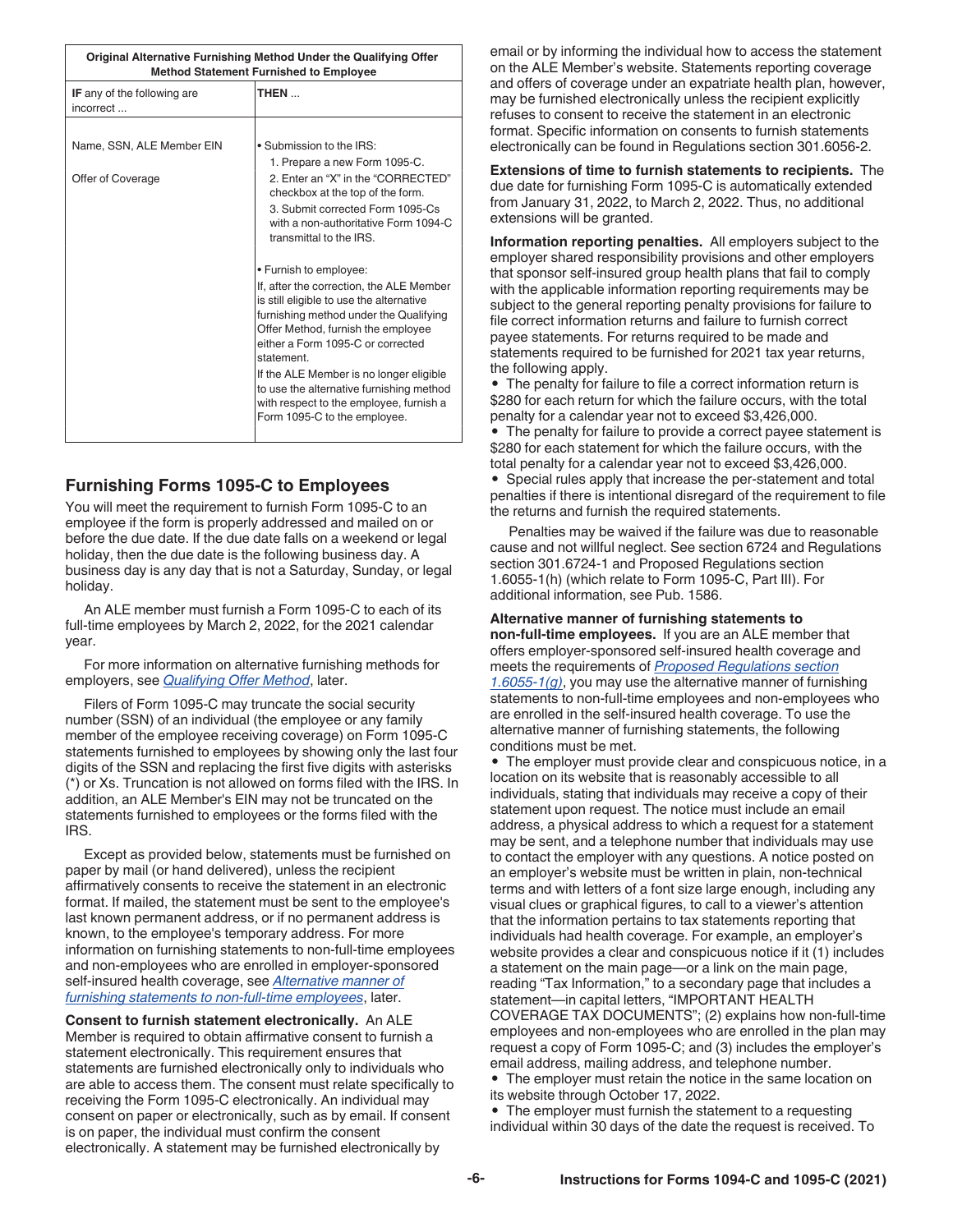## <span id="page-6-0"></span>**Specific Instructions for Form 1094-C**

#### **Part I—Applicable Large Employer Member (ALE Member)**

**Line 1.** Enter employer's name. The employer is the ALE Member.

**Line 2.** Enter the ALE Member's EIN. Do not enter an SSN. Enter the 9-digit EIN, including the dash.

*If you are filing Form 1094-C, a valid EIN is required at the time the form is filed. If a valid EIN is not provided,*  **Form 1094-C will not be processed. If you do not have Form 1094-C will not be processed. If you do not have** *an EIN, you may apply for one online. Go to [IRS.gov/EIN](https://www.irs.gov/ein). You may also apply by faxing or mailing Form SS-4, Application for Employer Identification Number, to the IRS. See the Instructions for Form SS-4 and Pub. 1635, Employer Identification Number.*

**Lines 3–6.** Enter the ALE Member's complete address (including room or suite no., if applicable). This address should match the ALE Member's address used on Form 1095-C.

**Lines 7 and 8.** Enter the name and telephone number of the person to contact who is responsible for answering any questions from the IRS regarding the filing of, or information reported on, Form 1094-C or 1095-C. This may be different than the contact information on line 10 of Form 1095-C.

**Note.** If you are a Designated Governmental Entity (DGE) filing on behalf of an ALE Member, complete lines 9–16. If you are not a DGE filing on behalf of an ALE Member, do not complete lines 9–16. Instead, skip to line 18. See *[Designated Governmental](#page-14-0) [Entity \(DGE\)](#page-14-0)* in the *Definitions* section of these instructions.

**Line 9.** If a DGE is filing on behalf of the ALE Member, enter the name of the DGE.

**Line 10.** Enter the DGE's EIN (including the dash). Do not enter an SSN.

*If you are a DGE that is filing Form 1094-C, a valid EIN is required at the time the return is filed. If a valid EIN is not provided, the return will not be processed. If the DGE does not have an EIN when filing Form 1094-C, it can get an EIN by applying online at [IRS.gov/EIN](https://www.irs.gov/ein) or by faxing or mailing a completed Form SS-4. See the Instructions for Form SS-4 and Pub. 1635.* **CAUTION !**

**Lines 11–14.** Enter the DGE's complete address (including room or suite no.).

**Lines 15 and 16.** Enter the name and telephone number of the person to contact who is responsible for answering any questions from the IRS regarding the filing of, or information reported on, Form 1094-C.

Line 17. Reserved for future use.

**Line 18.** Enter the total number of Forms 1095-C submitted with this Form 1094-C transmittal.

**Line 19.** If this Form 1094-C transmittal is the Authoritative Transmittal that reports aggregate employer-level data for the ALE Member, check the box on line 19 and complete Parts II, III, and IV, to the extent applicable. Otherwise, complete the signature portion of Form 1094-C and leave the remainder of Parts II, III, and IV blank.

There must be only one Authoritative Transmittal filed for each ALE Member. If this is the only Form 1094-C being filed for the ALE Member, this Form 1094-C must report aggregate

employer-level data for the ALE Member and be identified on line 19 as the Authoritative Transmittal. If multiple Forms 1094-C are being filed for an ALE Member so that Forms 1095-C for all full-time employees of the ALE Member are not attached to a single Form 1094-C transmittal (because Forms 1095-C for some full-time employees of the ALE Member are being transmitted separately), one (and only one) of the Forms 1094-C must report aggregate employer-level data for the ALE Member and be identified on line 19 as the Authoritative Transmittal. For more information, see *[Authoritative Transmittal for ALE](#page-1-0)  [Members Filing Multiple Forms 1094-C](#page-1-0)*, earlier.

#### **Part II—ALE Member Information**

**Reminder.** Lines 20–22 should be completed only on the Authoritative Transmittal for the ALE Member. For more information, see *[Authoritative Transmittal for ALE Members](#page-1-0) [Filing Multiple Forms 1094-C](#page-1-0)*, earlier.

**Line 20.** Enter the total number of Forms 1095-C that will be filed by, and/or on behalf of, the ALE Member. This includes all Forms 1095-C that are filed with this transmittal, including those filed for individuals who enrolled in the employer-sponsored, self-insured plan, if any, and for any Forms 1095-C filed with a separate transmittal filed by, or on behalf of, the ALE Member.

**Line 21.** If during any month of the calendar year the ALE Member was a member of an Aggregated ALE Group, check "Yes." If you check "Yes," also complete the "Aggregated Group Indicator" in Part III, column (d), and then complete Part IV to list the other members of the Aggregated ALE Group. If, for all 12 months of the calendar year, the employer was not a member of an Aggregated ALE Group, check "No," and do not complete Part III, column (d), or Part IV.

**Line 22.** If the ALE Member meets the eligibility requirements and is using one of the Offer Methods, it must check the applicable box. See the descriptions of *Qualifying Offer Method*  and *[98% Offer Method](#page-7-0)*, later.

*A. Qualifying Offer Method.* Check this box if the ALE Member is eligible to use, and is using, the Qualifying Offer Method to report the information on Form 1095-C for one or more full-time employees. Under the Qualifying Offer Method, there is an alternative method of completing Form 1095-C and an alternative method for furnishing Form 1095-C to certain employees. If the ALE Member is using either of these alternative rules, check this box. To be eligible to use the Qualifying Offer Method, the ALE Member must certify that it made a Qualifying Offer to one or more of its full-time employees for all months during the year in which the employee was a full-time employee for whom an employer shared responsibility payment could apply. Additional requirements described below must be met to be eligible to use the alternative method for furnishing Form 1095-C to employees under the Qualifying Offer Method.

*Alternative method of completing Form 1095-C under the Qualifying Offer Method.* If the ALE Member reports using this method, it must not complete Form 1095-C, Part II, line 15, for any month for which a Qualifying Offer is made. Instead, it must enter the Qualifying Offer code 1A on Form 1095-C, line 14, for any month for which the employee received a Qualifying Offer (or in the " All 12 Months" box if the employee received a Qualifying Offer for all 12 months), and must leave line 15 blank for any month for which code 1A is entered on line 14. The ALE Member may, but is not required to, enter an applicable code on line 16 for any month for which code 1A is entered on line 14; a Qualifying Offer is, by definition, treated as an offer that falls within an affordability safe harbor even if no code is entered on line 16.

An ALE Member is not required to use the Qualifying Offer Method even if it is eligible, and instead may enter on line 14 the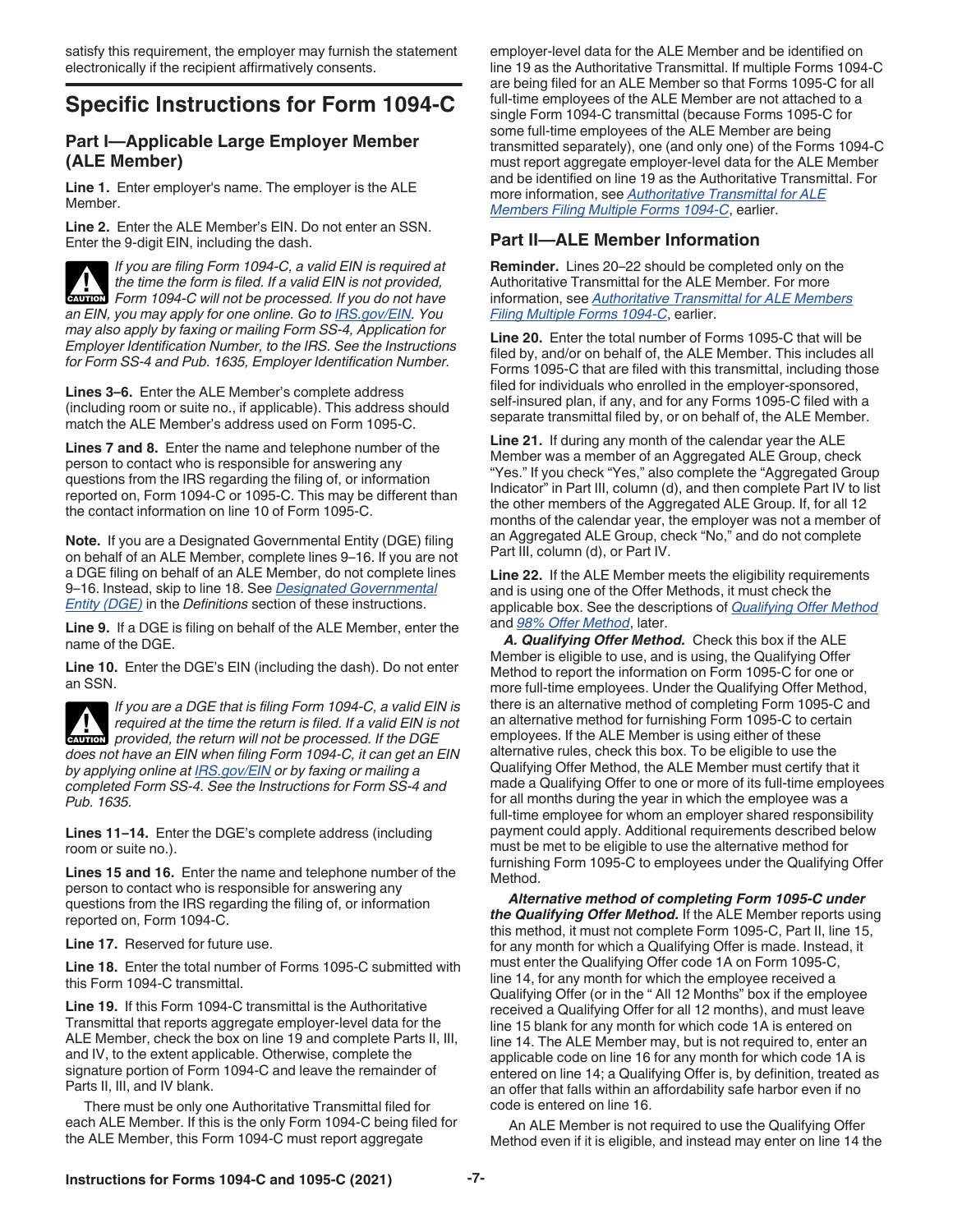<span id="page-7-0"></span>applicable offer code and then enter on line 15 the Employee Required Contribution.

*If the ALE Member is eligible to use the Qualifying Offer Method, it may report on Form 1095-C by entering the Qualifying Offer code 1A on Form 1095-C, line 14, for any month for which it made a Qualifying Offer to an employee, even if the employee did not receive a Qualifying Offer for all 12 calendar months. However, if an employee receives a Qualifying Offer for less than all 12 months, the ALE Member must furnish a copy of Form 1095-C to the employee (rather than using the alternative method of furnishing Form 1095-C described, later).* **TIP**

**Example.** Employee's employment with Employer begins on January 1. Employee is in a health coverage waiting period (and an employer shared responsibility payment could not apply with respect to Employee, because Employee is in a Limited Non-Assessment Period) until April 1 and is a full-time employee for the remainder of the calendar year. Employer makes a Qualifying Offer to Employee for coverage beginning on April 1 and for the remainder of the calendar year. Employer is eligible to use the Qualifying Offer method because it has made a Qualifying Offer to at least one full-time employee for all months in which both (1) the employee was a full-time employee, and (2) an employer shared responsibility payment could apply with respect to the employee. Employer may use the alternative method of completing Form 1095-C under the Qualifying Offer Method for this Employee. However, Employer may not use the alternative method of furnishing Form 1095-C to Employee under the Qualifying Offer Method because Employee did not receive a Qualifying Offer for all 12 months of the calendar year.

*Alternative method of furnishing Form 1095-C to employees under the Qualifying Offer Method.* An ALE Member that is eligible to use the Qualifying Offer Method may use the alternative method of furnishing Form 1095-C only for a full-time employee who: (1) received a Qualifying Offer for all 12 months of the calendar year, and (2) did not enroll in employer-sponsored, self-insured coverage. For such an employee, an ALE Member meets its obligation to furnish a Form 1095-C to the employee if it furnishes the employee a statement containing the following information.

• Employer/ALE Member name, address, and EIN.

• Contact name and telephone number at which the employee may receive information about the offer of coverage and the information on the Form 1095-C filed with the IRS for that employee.

• Notification that, for all 12 months of the calendar year, the employee and his or her spouse and dependents, if any, received a Qualifying Offer and therefore are not eligible for a premium tax credit.

• Information directing the employee to see Pub. 974, Premium Tax Credit (PTC), for more information on eligibility for the premium tax credit.

An ALE Member is not required to use the alternative method of furnishing for an employee even if the alternative method would be allowed. Instead, the ALE Member may furnish a copy of Form 1095-C as filed with the IRS (with or without the statement described earlier).

As stated earlier, an ALE Member may **not** use the alternative furnishing method for a full-time employee who enrolled in self-insured coverage. Rather, the ALE Member must furnish Form 1095-C, including the information reporting enrollment in the coverage on Form 1095-C, Part III.

- *B. Reserved for future use.*
- *C. Reserved for future use.*

*D. 98% Offer Method.* Check this box if the employer is eligible for, and is using, the 98% Offer Method. To be eligible to use the 98% Offer Method, an employer must certify that, taking into account all months during which the individuals were employees of the ALE Member and were not in a Limited

Non-Assessment Period, the ALE Member offered affordable health coverage providing minimum value to at least 98% of its employees for whom it is filing a Form 1095-C employee statement, and offered minimum essential coverage to those employees' dependents. The ALE Member is not required to identify which of the employees for whom it is filing were full-time employees, but the ALE Member is still required, under the general reporting rules, to file Forms 1095-C on behalf of all its full-time employees who were full-time employees for one or more months of the calendar year. To ensure compliance with the general reporting rules, an ALE Member should confirm for any employee for whom it fails to file a Form 1095-C that the employee was not a full-time employee for any month of the calendar year. (For this purpose, the health coverage is affordable if the ALE Member meets one of the section 4980H affordability safe harbors.)

*Example.* Employer has 325 employees. Of those 325 employees, Employer identifies 25 employees as not possibly being full-time employees because they are scheduled to work 10 hours per week and are not eligible for additional hours. Of the remaining 300 employees, 295 are offered affordable minimum value coverage for all periods during which they are employed other than any applicable waiting period (which qualifies as a Limited Non-Assessment Period). Employer files a Form 1095-C for each of the 300 employees (excluding the 25 employees that it identified as not possibly being full-time employees). Employer may use the 98% Offer Method because it makes an affordable offer of coverage that provides minimum value to at least 98% of the employees for whom Employer files a Form 1095-C. Using this method, Employer does not identify whether each of the 300 employees is a full-time employee. However, Employer must still file a Form 1095-C for all of its full-time employees. Employer chooses to file a Form 1095-C on behalf of all 300 employees, including the five employees to whom it did not offer coverage, because if one or more of those employees was, in fact, a full-time employee for one or more months of the calendar year, Employer would be required to have filed a Form 1095-C on behalf of those employees.

**Note.** If an ALE member uses the 98% offer method, it is not required to complete the "Section 4980H Full-Time Employee Count for ALE Member" in Part III, column (b).

#### **Part III—ALE Member Information—Monthly (Lines 23–35)**

**Column (a)—Minimum Essential Coverage Offer Indicator.**  • If the ALE Member offered minimum essential coverage, including an individual coverage HRA, to at least 95% of its full-time employees and their dependents for the entire calendar year, enter "X" in the "Yes" checkbox on line 23 for "All 12

Months" or for each of the 12 calendar months. • If the ALE Member offered minimum essential coverage, including an individual coverage HRA, to at least 95% of its full-time employees and their dependents only for certain calendar months, enter "X" in the "Yes" checkbox for each applicable month.

• For the months, if any, for which the ALE Member did not offer minimum essential coverage, including an individual coverage HRA, to at least 95% of its full-time employees and their dependents, enter "X" in the "No" checkbox for each applicable month.

• If the ALE Member did not offer minimum essential coverage, including an individual coverage HRA, to at least 95% of its full-time employees and their dependents for any of the 12 months, enter "X" in the "No" checkbox for "All 12 Months" or for each of the 12 calendar months.

**Note.** For purposes of column (a), an employee in a Limited Non-Assessment Period is not counted in determining whether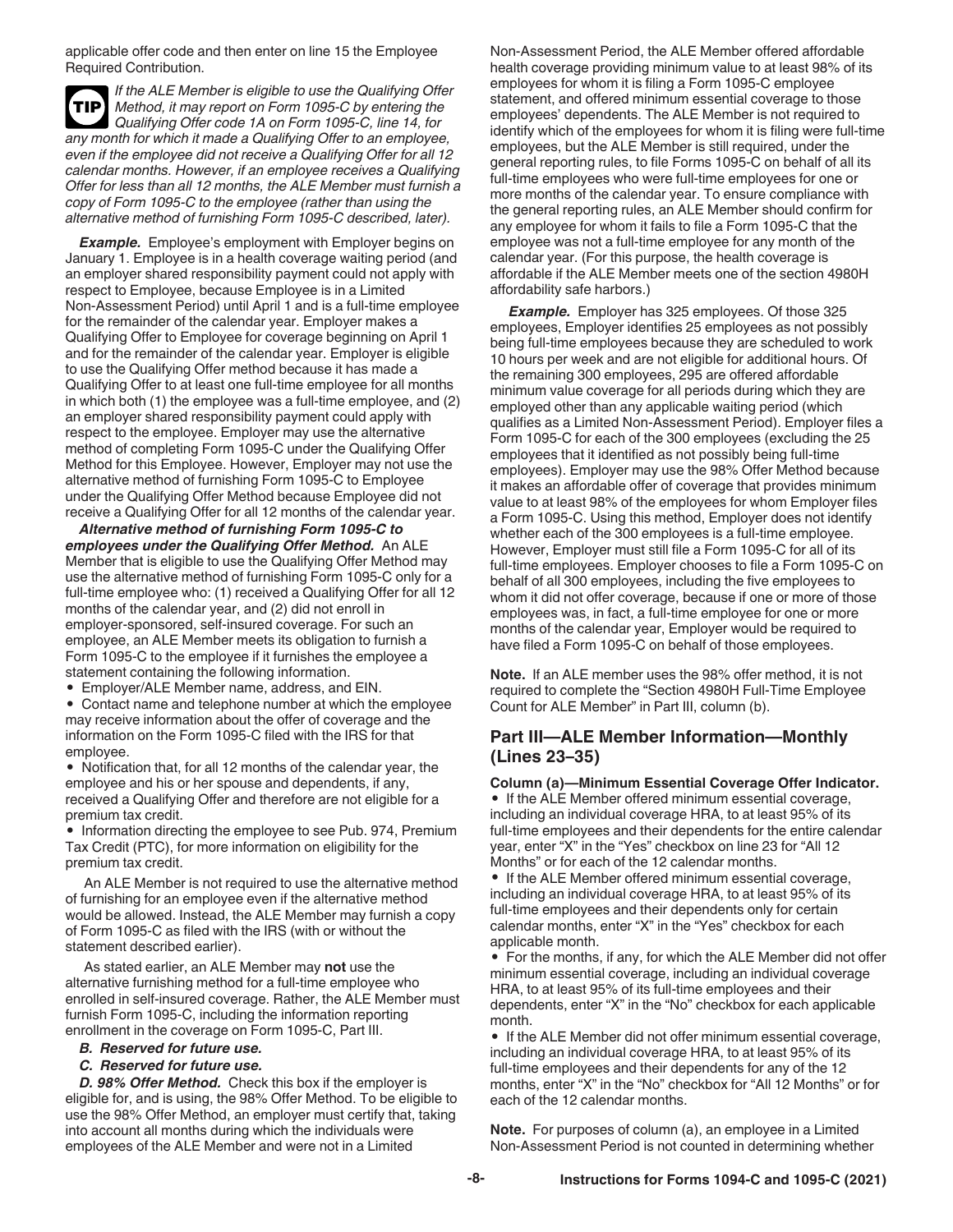minimum essential coverage was offered to at least 95% of an ALE Member's full-time employees and their dependents. For a description of the differences between the definition of the term "Limited Non-Assessment Period" used with respect to section 4980H(a) and the definition used with respect to section 4980H(b), relating to whether the ALE Member offers minimum value coverage at the end of the Limited Non-Assessment Period, see the *[Definitions](#page-13-0)* section.

*An employee who is treated as having been offered health coverage, including an individual coverage HRA, for purposes of section 4980H (even though not actually offered) is treated as offered minimum essential coverage for this purpose. For example, for the months for which the ALE Member is eligible for multiemployer arrangement interim guidance (if the ALE Member is contributing on behalf of an employee whether or not the employee is eligible for coverage under the multiemployer plan) with respect to an employee, that employee should be treated as having been offered minimum essential coverage for purposes of column (a). For different rules for purposes of reporting offers of coverage on Form 1095-C, see the specific instructions for Form 1095-C, Part II, [line 14.](#page-9-0)* **TIP**

*For purposes of column (a), if the ALE Member offered minimum essential coverage to all but five of its full-time employees and their dependents, and five is greater than 5% of the number of full-time employees of the ALE Member, the ALE Member may report in column (a) as if it offered health coverage to at least 95% of its full-time employees and their dependents (even if it offered health coverage to less than 95% of its full-time employees and their dependents, for example, to 75 of its 80 full-time employees and their dependents).* **TIP**

See *[Definitions](#page-13-0)*, later, for more information on an offer of health coverage.

**Column (b)—Section 4980H Full-Time Employee Count for ALE Member.** Enter the number of full-time employees for each month, but do not count any employee in a Limited Non-Assessment Period. If the number of full-time employees (excluding employees in a Limited Non-Assessment Period) for a month is zero, enter -0-. An employee should be counted as a full-time employee for a month if the employee satisfied the definition of "full-time employee" under the monthly measurement method or the look-back measurement method (as applicable) on any day of the month. See *[Full-time employee](#page-15-0)*  and *[Limited Non-Assessment Period](#page-16-0)* in the *Definitions* section. Be sure to use the section 4980H definition and not any other definition of the term "full-time employee" that you may use for other purposes.

*Example.* Employer uses the look-back measurement method to determine the full-time status of its employees. Employee, who is not in a Limited Non-Assessment Period, averaged over 130 hours of service per month during the measurement period that corresponds with the stability period starting January 1, 2021, and ending December 31, 2021. Employee terminates employment with Employer on February 15, 2021. Employer must include Employee in the number of full-time employees reported in column (b) for January and February. See the description of code 2B in the instructions for [line 16](#page-11-0) of Form 1095-C, later, for rules for reporting an offer of coverage in an employee's final month of employment.

**Note.** If the ALE Member certified that it was eligible for the 98% Offer Method by selecting box D, on line 22, it is not required to complete column (b).

**Column (c)—Total Employee Count for ALE Member.** Enter the total number of all of the ALE Member's employees, including full-time employees and non-full-time employees, and

employees in a Limited Non-Assessment Period, for each calendar month. An ALE Member must choose to use one of the following days of the month to determine the number of employees per month and must use that day for all months of the year: (1) the first day of each month, (2) the last day of each month, (3) the 12th day of each month, (4) the first day of the first payroll period that starts during each month, or (5) the last day of the first payroll period that starts during each month (provided that for each month that last day falls within the calendar month in which the payroll period starts). If the total number of employees was the same for every month of the entire calendar year, enter that number in line 23, column (c), "All 12 Months," or in the boxes for each month of the calendar year. If the number of employees for any month is zero, enter -0-.

**Column (d)—Aggregated Group Indicator.** An ALE Member must complete this column if it checked "Yes" on line 21, indicating that, during any month of the calendar year, it was a member of an Aggregated ALE Group. If the ALE Member was a member of an Aggregated ALE Group during each month of the calendar year, enter "X" in the "All 12 Months" box or in the boxes for each of the 12 calendar months. If the ALE Member was not a member of an Aggregated ALE Group for all 12 months but was a member of an Aggregated ALE Group for one or more month(s), enter "X" in each month for which it was a member of an Aggregated ALE Group. If an ALE Member enters "X" in one or more months in this column, it must also complete Part IV.

#### **Part IV—Other ALE Members of Aggregated ALE Group (Lines 36–65)**

An ALE Member must complete this section if it checks "Yes" on line 21. If the ALE Member was a member of an Aggregated ALE Group (with other ALE Members) for any month of the calendar year, enter the name(s) and EIN(s) of up to 30 of the other Aggregated ALE Group members (not including the reporting ALE Member). If there are more than 30 members of the Aggregated ALE Group (not including the reporting ALE Member), enter the 30 with the highest monthly average number of full-time employees (using the number reported in Part III, column (b), if a number was required to be reported) for the year or for the number of months during which the ALE Member was a member of the Aggregated ALE Group. If any member of the Aggregated ALE Group uses the 98% Offer Method and thus is not required to identify which employees are full-time employees, all ALE Members of the Aggregated ALE Group should use the monthly average number of total employees rather than the monthly average number of full-time employees for this purpose. Regardless of the number of members in the Aggregated ALE Group, list only the 30 members in descending order, listing first the member with the highest average monthly number of full-time employees (or highest average number of total employees, if any member of the Aggregated ALE Group uses the 98% Offer Method), but do not include the reporting ALE Member. The reporting ALE Member must also complete Part III, column (d), to indicate which months it was part of an Aggregated ALE Group.

*If you are filing Form 1094-C, a valid EIN is required at the time it is filed. If a valid EIN is not provided, Form 1094-C will not be processed. If you do not have an EIN, you may apply for one online. Go to [IRS.gov/EIN.](https://www.irs.gov/ein) You may also apply by faxing or mailing Form SS-4 to the IRS. See the Instructions for Form SS-4 and Pub. 1635.* **TIP**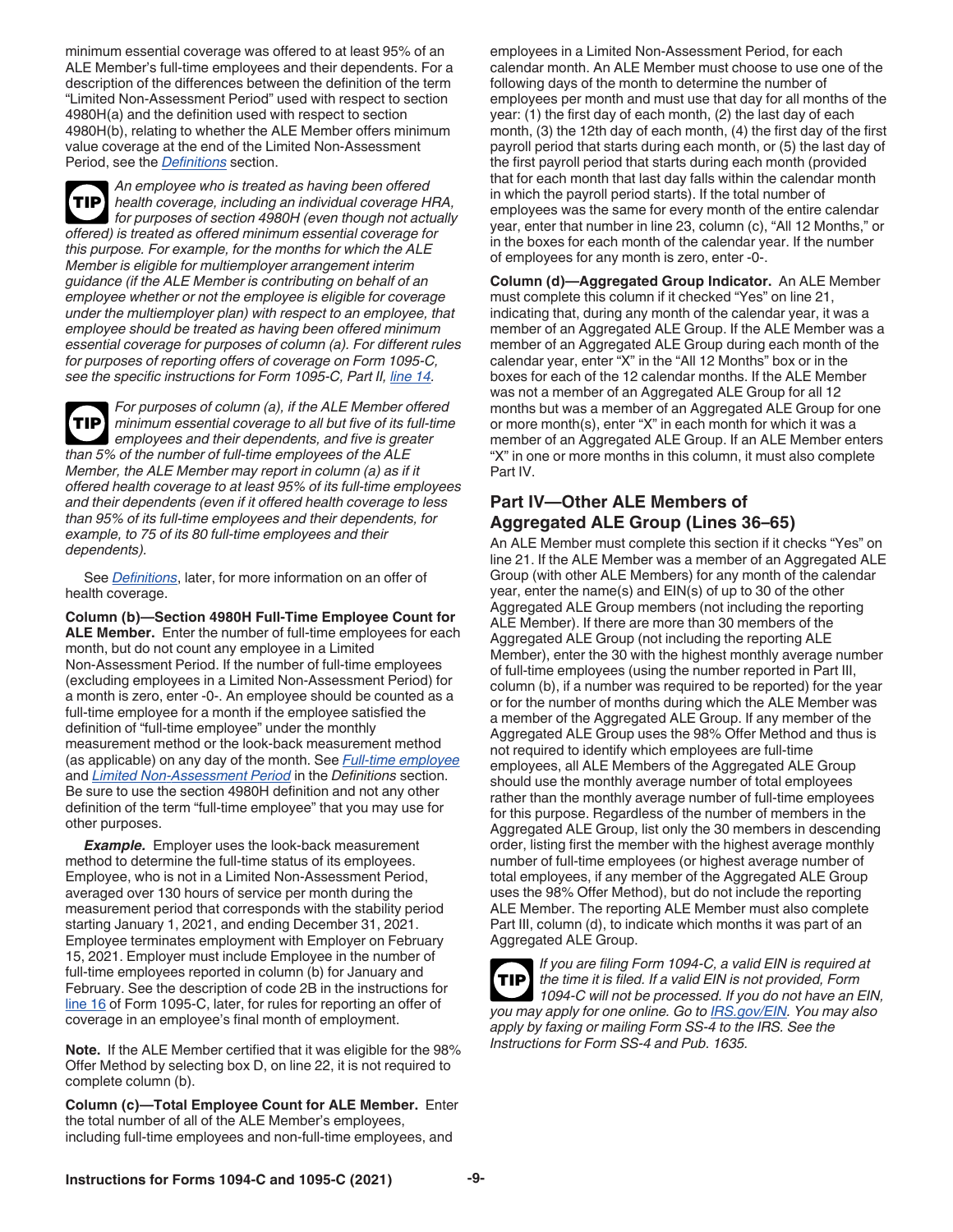## <span id="page-9-0"></span>**Specific Instructions for Form 1095-C**

#### **Part I—Employee**

**Line 1.** Enter the name of the employee (first name, middle initial, last name).

**Line 2.** Enter the 9-digit SSN of the employee (including the dashes).

**Lines 3–6.** Enter the employee's complete address, including apartment no., if applicable. A country code is not required for U.S. addresses.

#### **Part I—Applicable Large Employer Member (Employer)**

**Line 7.** Enter the name of the ALE Member.

**Line 8.** Enter the ALE Member's EIN. Do not enter an SSN. Enter the 9-digit EIN, including the dash. The ALE Member's name and EIN should match the name and EIN of the ALE Member reported on lines 1 and 2 of Form 1094-C.

*If you are filing Form 1095-C, a valid EIN is required at the time it is filed. If a valid EIN is not provided, Form 1095-C will not be processed. If you do not have an EIN, you may apply for one online. Go to [IRS.gov/EIN.](https://www.irs.gov/ein) You may also apply by faxing or mailing Form SS-4 to the IRS. See the Instructions for Form SS-4 and Pub. 1635.* **CAUTION !**

**Lines 9 and 11–13.** Enter the ALE Member's complete address (including room or suite no., if applicable). This address should match the address reported on lines 3–6 of the Form 1094-C.

**Line 10.** Enter the telephone number of the person to contact whom the recipient may call about the information reported on the form. This may be different than the contact information entered on line 8 of Form 1094-C.

#### **Part II—Employee Offer of Coverage**

**Age.** If the employee was offered an individual coverage HRA, enter the employee's age on January 1, 2021. Note that for non-calendar year plans or for employees who become eligible during the plan year, this age may not be the *[Applicable age](#page-15-0)*  used to determine *[Employee Required Contribution](#page-14-0)*.

**Plan Start Month.** This box is required for the 2021 Form 1095-C and the ALE Member may not leave it blank. To complete the box, enter the 2-digit number (01 through 12) indicating the calendar month during which the plan year begins of the health plan in which the employee is offered coverage (or would be offered coverage if the employee were eligible to participate in the plan). If more than one plan year could apply (for instance, if the ALE Member changes the plan year during the year), enter the earliest applicable month. If there is no health plan under which coverage is offered to the employee, enter "00."

**Line 14.** For each calendar month, enter the applicable code from Code Series 1. If the same code applies for all 12 calendar months, you may enter the applicable code in the "All 12 Months" box and not complete the individual calendar month boxes, or you may enter the code in each of the boxes for the 12 calendar months. If an employee was not offered coverage for a month, enter code 1H. Do not leave line 14 blank for any month (including months when the individual was not an employee of the ALE Member). An ALE Member offers health coverage for a month only if it offers health coverage that would provide coverage for every day of that calendar month. Thus, if coverage terminates before the last day of the month (because, for instance, the employee terminates employment with the ALE

Member, or otherwise loses eligibility for coverage under the plan), the employee does not actually have an offer of coverage for that month (and code 1H should therefore be entered on line 14). See [line 16](#page-11-0), code 2B, later, for how the ALE Member may complete line 16 in the event that coverage terminates before the last day of the month.

A code must be entered for each calendar month, January through December, even if the employee was not a full-time employee for one or more of the calendar months. Enter the code identifying the type of health coverage actually offered by the ALE Member (or on behalf of the ALE Member) to the employee, if any. If the employee was not actually offered coverage, enter code 1H (no offer of coverage) on line 14.

For reporting offers of coverage for 2021, an ALE Member relying on the multiemployer arrangement interim guidance should enter code 1H on line 14 for any month for which the ALE Member enters code 2E on line 16 (indicating that the ALE Member was required to contribute to a multiemployer plan on behalf of the employee for that month and therefore is eligible for multiemployer interim rule relief). For a description of the multiemployer arrangement interim guidance, see *[Offer of health](#page-16-0)  [coverage](#page-16-0)* in the *Definitions* section. For reporting for 2021, code 1H may be entered without regard to whether the employee was eligible to enroll, or enrolled in, coverage under the multiemployer plan. For reporting for 2022 and future years, ALE Members relying on the multiemployer arrangement interim guidance may be required to report offers of coverage made through a multiemployer plan in a different manner.

#### **Indicator Codes for Employee Offer of Coverage (Form 1095-C, Line 14)**

**Code Series 1—Offer of Coverage.** The Code Series 1 indicator codes specify the type of coverage, if any, offered to an employee, the employee's spouse, and the employee's dependents. The term *[Dependent](#page-14-0)* has the specific meaning set forth in the *Definitions* section of these instructions. In addition, for this purpose, an offer of coverage is treated as made to an employee's dependents only if the offer of coverage is made to an unlimited number of dependents regardless of the actual number of dependents, if any, an employee has during any particular calendar month.

If the type of coverage, if any, offered to an employee was the same for all 12 months in the calendar year, enter the Code Series 1 indicator code corresponding to the type of coverage offered either in the "All 12 Months" box or in each of the 12 boxes for the calendar months.

*Conditional offer of spousal coverage.* Codes 1J and 1K address conditional offers of spousal coverage (also referred to as "coverage offered conditionally"). A conditional offer is an offer of coverage that is subject to one or more reasonable, objective conditions (for example, an offer to cover an employee's spouse only if the spouse is not eligible for coverage under Medicare or a group health plan sponsored by another employer). Using codes 1J and 1K, an ALE Member may report a conditional offer to a spouse as an offer of coverage, regardless of whether the spouse meets the reasonable, objective condition. A conditional offer would generally impact a spouse's eligibility for the premium tax credit under section 36B only if all conditions to the offer are satisfied (that is, the spouse was actually offered the coverage and eligible for it). To help employees (and spouses) who have received a conditional offer determine their eligibility for the premium tax credit, the ALE Member should be prepared to provide, upon request, a list of any and all conditions applicable to the spousal offer of coverage. As is noted in the definition of *[Dependent](#page-14-0)* in the *Definitions* section, a spouse is not a dependent for purposes of section 4980H.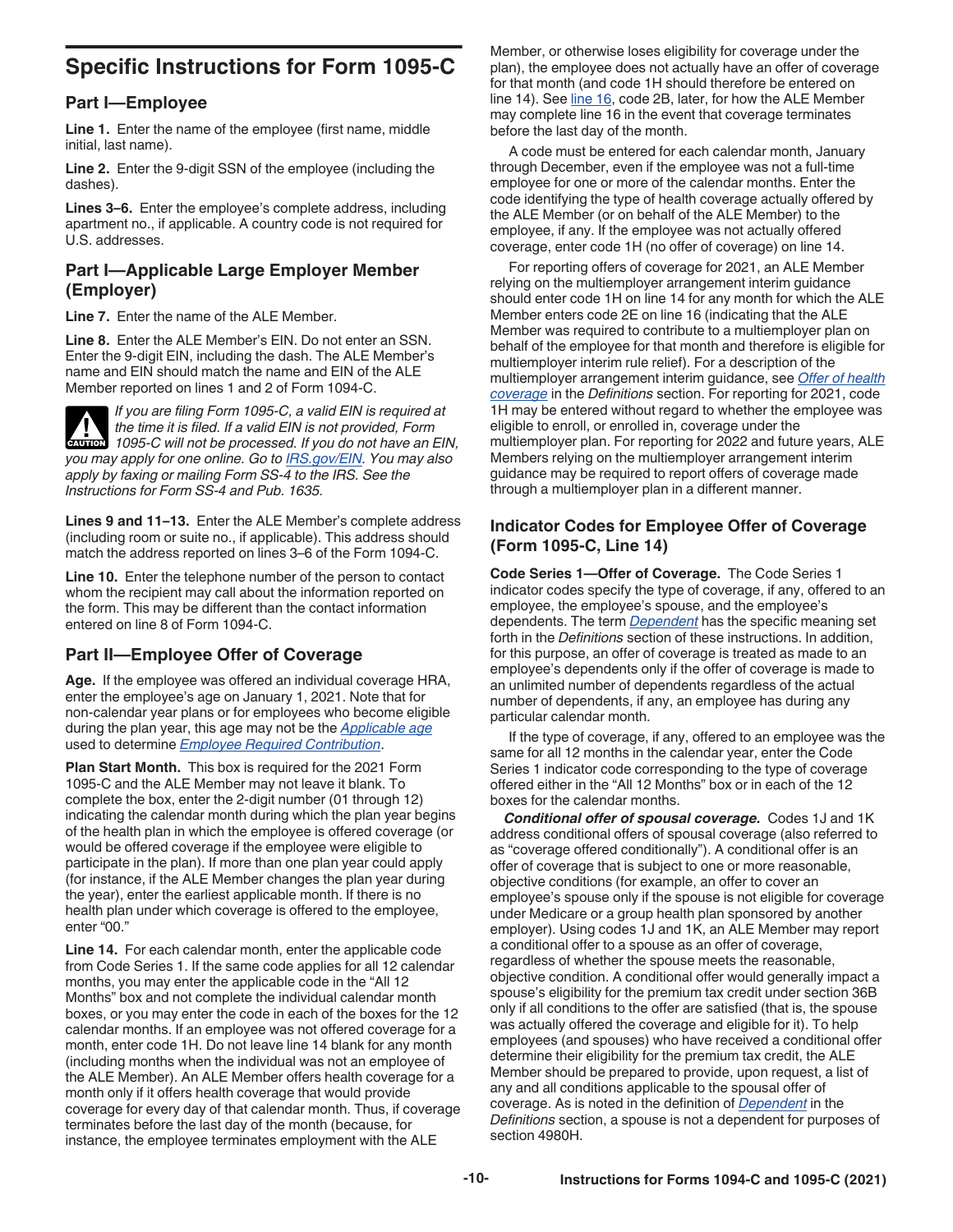An ALE Member may not report a conditional offer of coverage to an employee's dependents as an offer to the dependents, unless the ALE Member knows that the dependents met the condition to be eligible for the ALE Member's coverage. Further, an offer of coverage is treated as made to an employee's dependents only if the offer of coverage is made to an unlimited number of dependents regardless of the actual number of dependents, if any, an employee has during any particular calendar month.

*COBRA continuation coverage.* An offer of COBRA continuation coverage is reported differently depending on whether or not the offer is made due to an employee's termination of employment.

An offer of COBRA continuation coverage that is made to a former employee (or to a former employee's spouse or dependents) due to termination of employment should not be reported as an offer of coverage on line 14. In this situation, code 1H (No offer of coverage) must be entered on line 14 for any month for which the offer of COBRA continuation coverage applies, and code 2A (Employee not employed during the month) must be entered on line 16 (see the instructions for [line 16](#page-11-0)), without regard to whether the employee or spouse or dependents enrolled in the COBRA coverage. However, for the month in which the employee terminates employment with the ALE Member, see the instructions for [line 16,](#page-11-0) code 2B.

An offer of COBRA continuation coverage that is made to an employee who remains employed by the ALE Member (or to that employee's spouse and dependents) should be reported on line 14 as an offer of coverage, but only for any individual who receives an offer of COBRA continuation coverage (or an offer of similar coverage that is made at the same time as the offer of COBRA continuation coverage is made to enrolled individuals). Generally, an offer of COBRA continuation coverage is required to be made only to individuals who were enrolled in coverage and would lose eligibility for coverage due to the COBRA qualifying event, but an ALE Member may choose to extend a similar offer of coverage to a spouse or dependent even if the offer is not required by COBRA.

**Example.** During the applicable open enrollment period for its health plan, Employer makes an offer of minimum essential coverage providing minimum value to Employee and to Employee's spouse and dependents. Employee elects to enroll in employee-only coverage starting January 1. On June 1, Employee experiences a reduction in hours that results in loss of eligibility for coverage under the plan. As of June 1, Employer terminates Employee's existing coverage and makes an offer of COBRA continuation coverage to Employee, but does not make an offer to Employee's spouse and dependents. Employer should enter code 1E (Minimum essential coverage providing minimum value offered to employee and at least minimum essential coverage offered to dependent(s) and spouse) on line 14 for months January–May, and should enter code 1B (Minimum essential coverage providing minimum value offered to employee only) on line 14 for months June–December.

**Note.** Notwithstanding the preceding instructions for completing line 14 of Form 1095-C, for purposes of section 4980H, an ALE Member is treated as having made an offer to the employee's dependents for an entire plan year if the ALE Member provided the employee an effective opportunity to enroll the employee's dependents at least once for the plan year, even if the employee declined to enroll the dependents in the coverage and, as a result, the dependents later did not receive an offer of COBRA coverage.

*Post-employment (non-COBRA) coverage.* An offer of post-employment coverage to a former employee (or to that former employee's spouse or dependent(s)) for coverage that would be effective after the employee has terminated employment (such as at retirement) should not be reported as an offer of coverage on line 14. If the ALE Member is otherwise required to file Form 1095-C for the former employee (because, for example, the individual was a full-time employee for one or more months in the calendar year in which the termination of employment occurred), the ALE Member should enter code 1H (no offer of coverage) on line 14 for any month to which an offer of post-employment coverage applies, and should also enter code 2A (not an employee) on line 16 (see the instructions for [line 16](#page-11-0)).



*For additional information, including examples about reporting offers of COBRA continuation coverage and post-employment coverage, go to [IRS.gov/Affordable-](https://www.irs.gov/Affordable-Care-Act/Employers/Questions-and-Answers-about-Information-Reporting-by-Employers-on-Form-1094-C-and-Form-1095-C)[Care-Act/Employers/Questions-and-Answers-about-Information-](https://www.irs.gov/Affordable-Care-Act/Employers/Questions-and-Answers-about-Information-Reporting-by-Employers-on-Form-1094-C-and-Form-1095-C)[Reporting-by-Employers-on-Form-1094-C-and-Form-1095-C](https://www.irs.gov/Affordable-Care-Act/Employers/Questions-and-Answers-about-Information-Reporting-by-Employers-on-Form-1094-C-and-Form-1095-C).*

• **1A.** Qualifying Offer: Minimum essential coverage providing minimum value offered to full-time employee with Employee Required Contribution equal to or less than 9.5% (as adjusted) of mainland single federal poverty line and at least minimum essential coverage offered to spouse and dependent(s).

**TIP**

*This code may be used to report for specific months for which a Qualifying Offer was made, even if the employee did not receive a Qualifying Offer for all 12 months of the calendar year. However, an ALE Member may not use the Alternative Furnishing Method for an employee who did not receive a Qualifying Offer for all 12 calendar months.*

• **1B.** Minimum essential coverage providing minimum value offered to employee only.

• **1C.** Minimum essential coverage providing minimum value offered to employee and at least minimum essential coverage offered to dependent(s) (not spouse).

• **1D.** Minimum essential coverage providing minimum value offered to employee and at least minimum essential coverage offered to spouse (not dependent(s)). Do not use code 1D if the coverage for the spouse was offered conditionally. Instead, use code 1J.

• **1E.** Minimum essential coverage providing minimum value offered to employee and at least minimum essential coverage offered to dependent(s) and spouse. Do not use code 1E if the coverage for the spouse was offered conditionally. Instead, use code 1K.

• **1F.** Minimum essential coverage NOT providing minimum value offered to employee; employee and spouse or dependent(s); or employee, spouse, and dependents.

• **1G.** Offer of coverage for at least one month of the calendar year to an individual who was not an employee for any month of the calendar year or to an employee who was not a full-time employee for any month of the calendar year (which may include one or more months in which the individual was not an employee) and who enrolled in self-insured coverage for one or more months of the calendar year.

**Note.** Code 1G applies for the entire year or not at all. Therefore, if code 1G applies, an ALE Member must enter code 1G on line 14 in the "All 12 Months" column or in each separate monthly box (for all 12 months).

• **1H.** No offer of coverage (employee not offered any health coverage or employee offered coverage that is not minimum essential coverage, which may include one or more months in which the individual was not an employee).

• **1I.** Reserved for future use.

• **1J.** Minimum essential coverage providing minimum value offered to employee and at least minimum essential coverage conditionally offered to spouse; minimum essential coverage not offered to dependent(s). (See *[Conditional offer of spousal](#page-9-0) [coverage](#page-9-0)*, earlier, for an additional description of conditional offers.)

• **1K.** Minimum essential coverage providing minimum value offered to employee; at least minimum essential coverage

#### **Instructions for Forms 1094-C and 1095-C (2021) -11-**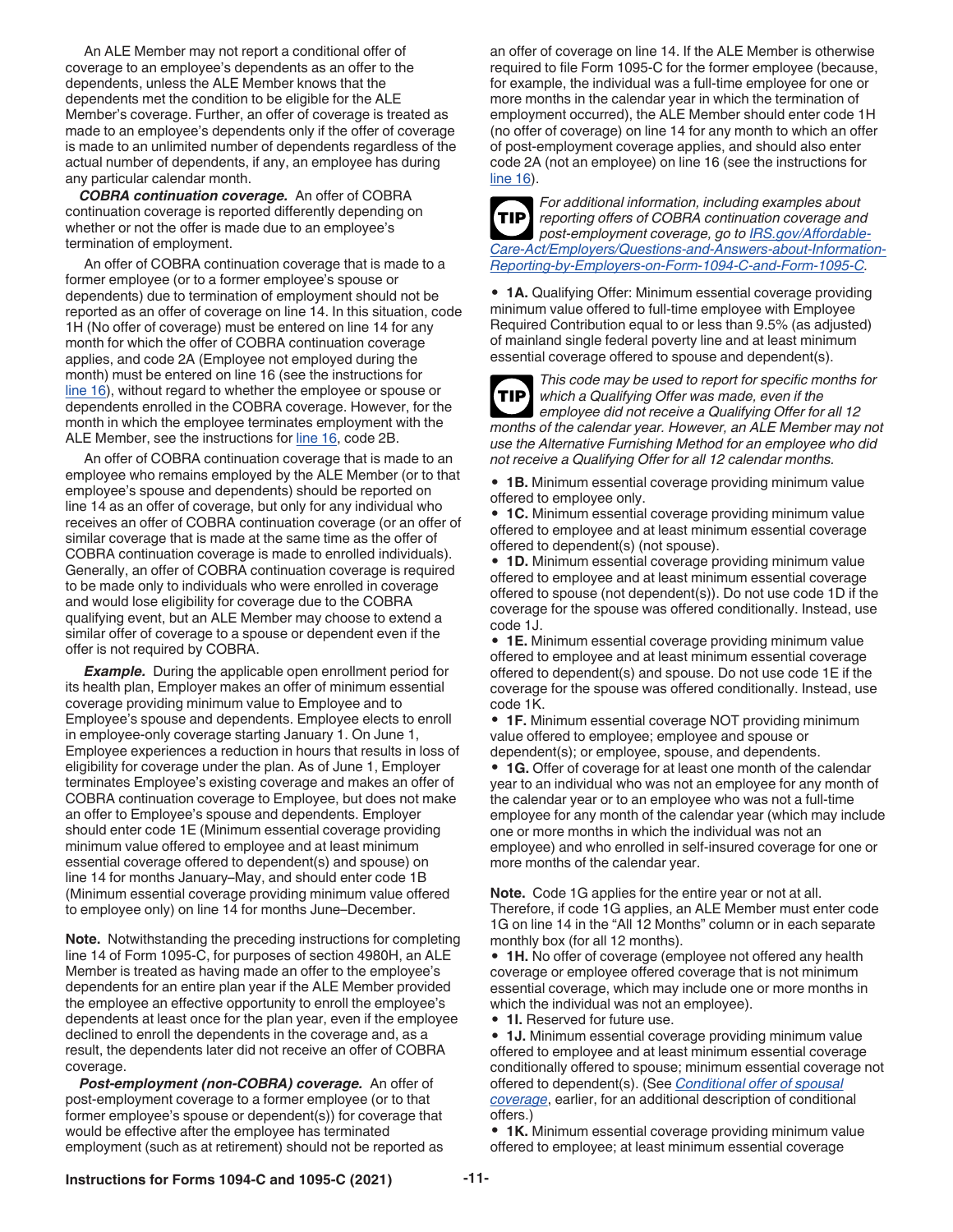<span id="page-11-0"></span>offered to dependents; and at least minimum essential coverage conditionally offered to spouse. (See *[Conditional offer of spousal](#page-9-0)  [coverage](#page-9-0)*, earlier, for an additional description of conditional offers.)

• **1L.** Individual coverage HRA offered to employee only with affordability determined by using employee's primary residence location ZIP code.

• **1M.** Individual coverage HRA offered to employee and dependent(s) (not spouse) with affordability determined by using employee's primary residence location ZIP code.

• **1N.** Individual coverage HRA offered to employee, spouse, and dependent(s) with affordability determined by using employee's primary residence location ZIP code.

• **1O.** Individual coverage HRA offered to employees only using the employee's primary employment site ZIP code affordability safe harbor.

• **1P.** Individual coverage HRA offered to employee and dependent(s) (not spouse) using the employee's primary employment site ZIP code affordability safe harbor.

• **1Q.** Individual coverage HRA offered to employee, spouse, and dependent(s) using employee's primary employment site ZIP code affordability safe harbor.

• **1R.** Individual coverage HRA that is NOT affordable offered to employee; employee and spouse, or dependent(s); or employee, spouse and dependents.

• **1S.** Individual coverage HRA offered to an individual who was not a full-time employee.

• **1T.** Individual coverage HRA offered to employee and spouse (not dependents) with affordability determined using employee's primary residence location ZIP code.

• **1U.** Individual coverage HRA offered to employee and spouse (not dependents) using employee's primary employment site ZIP code affordability safe harbor.

- **1V.** Reserved for future use.
- **1W.** Reserved for future use.
- **1X.** Reserved for future use.
- **1Y.** Reserved for future use.
- **1Z.** Reserved for future use.

**Line 15.** Complete line 15 only if code 1B, 1C, 1D, 1E, 1J, 1K, 1L, 1M, 1N, 1O, 1P, 1Q, 1T, or 1U, is entered on line 14 either in the "All 12 Months" box or in any of the monthly boxes. Enter the amount of the Employee Required Contribution, which is, generally, the employee share of the monthly cost for the lowest-cost, self-only, minimum essential coverage providing minimum value that is offered to the employee. For additional details on how to determine the Employee Required Contribution, including how to determine the Employee Required Contribution for the individual coverage HRA, see the *[Definitions](#page-13-0)*  section, later. Enter the amount, including any cents. If the employee is offered coverage but the Employee Required Contribution is zero, enter "0.00" (do not leave blank). If the Employee Required Contribution was the same amount for all 12 calendar months, you may enter that monthly amount in the "All 12 Months" box and not complete the monthly boxes. If the Employee Required Contribution was not the same for all 12 months (for instance, if an ALE Member has a noncalendar year plan and the employee share of the premium changes with the new plan year that starts in 2021), enter the amount in each calendar month for which the employee was offered minimum value coverage. See the definition of *[Employee Required](#page-14-0) [Contribution](#page-14-0)* in the *Definitions* section, for more information, including on how to determine the monthly required contribution from annual data.

*For line 15, the amount entered might not be the amount the employee is paying for the coverage, for example, if the employee chose to enroll in more expensive coverage, such as family coverage, or if the employee is eligible for certain other healthcare arrangements.* **TIP**

**Line 16.** For each calendar month, enter the applicable code, if any, from Code Series 2. Enter only one code from Code Series 2 per calendar month. The instructions below address which code to use for a month if more than one code from Series 2 could apply. If the same code applies for all 12 calendar months, you may enter the code in the "All 12 Months" box and not complete the monthly boxes. If none of the codes apply for a calendar month, leave the line blank for that month.

**Code Series 2—Section 4980H Safe Harbor Codes and Other Relief for ALE Members.** An ALE Member enters the applicable Code Series 2 indicator code, if any, on line 16 to report for one or more months of the calendar year that one of the following situations applied to the employee.

• The employee was not employed or was not a full-time employee,

• The employee enrolled in the minimum essential coverage offered,

• The employee was in a Limited Non-Assessment Period with respect to section 4980H(b),

• The ALE Member met one of the section 4980H affordability safe harbors with respect to this employee, or

• The ALE Member was eligible for multiemployer interim rule relief for this employee.

If no indicator code applies, leave line 16 blank. In some circumstances, more than one indicator code could apply to the same employee in the same month. For example, an employee could be enrolled in health coverage for a particular month during which he or she is not a full-time employee. However, only one code may be used for a particular calendar month. For any month in which an employee enrolled in minimum essential coverage, in general, indicator code 2C reporting enrollment is used instead of any other indicator code that could also apply (but see the exceptions to this rule below regarding the multiemployer interim rule relief and enrollment in COBRA continuation coverage or other post-employment coverage). For an employee who did not enroll in health coverage, there are some specific ordering rules for which code to use. See the descriptions of the codes.

**Note.** There is no code to enter on line 16 to indicate that a full-time employee offered coverage either did not enroll in the coverage or waived the coverage.

• **2A.** Employee not employed during the month. Enter code 2A if the employee was not employed on any day of the calendar month. Do not use code 2A for a month if the individual was an employee of the ALE Member on any day of the calendar month. Do not use code 2A for the month during which an employee terminates employment with the ALE Member.

• **2B.** Employee not a full-time employee. Enter code 2B if the employee is not a full-time employee for the month and did not enroll in minimum essential coverage, if offered for the month. Enter code 2B also if the employee is a full-time employee for the month and whose offer of coverage (or coverage if the employee was enrolled) ended before the last day of the month solely because the employee terminated employment during the month (so that the offer of coverage or coverage would have continued if the employee had not terminated employment during the month).

• **2C.** Employee enrolled in health coverage offered. Enter code 2C for any month in which the employee enrolled for each day of the month in health coverage offered by the ALE Member, regardless of whether any other code in Code Series 2 might also apply (for example, the code for a section 4980H affordability safe harbor) except as provided below. Do not enter code 2C on line 16 for any month in which the multiemployer interim rule relief applies (enter code 2E). Do not enter code 2C on line 16 if code 1G is entered on line 14. Do not enter code 2C on line 16 for any month in which a terminated employee is enrolled in COBRA continuation coverage or other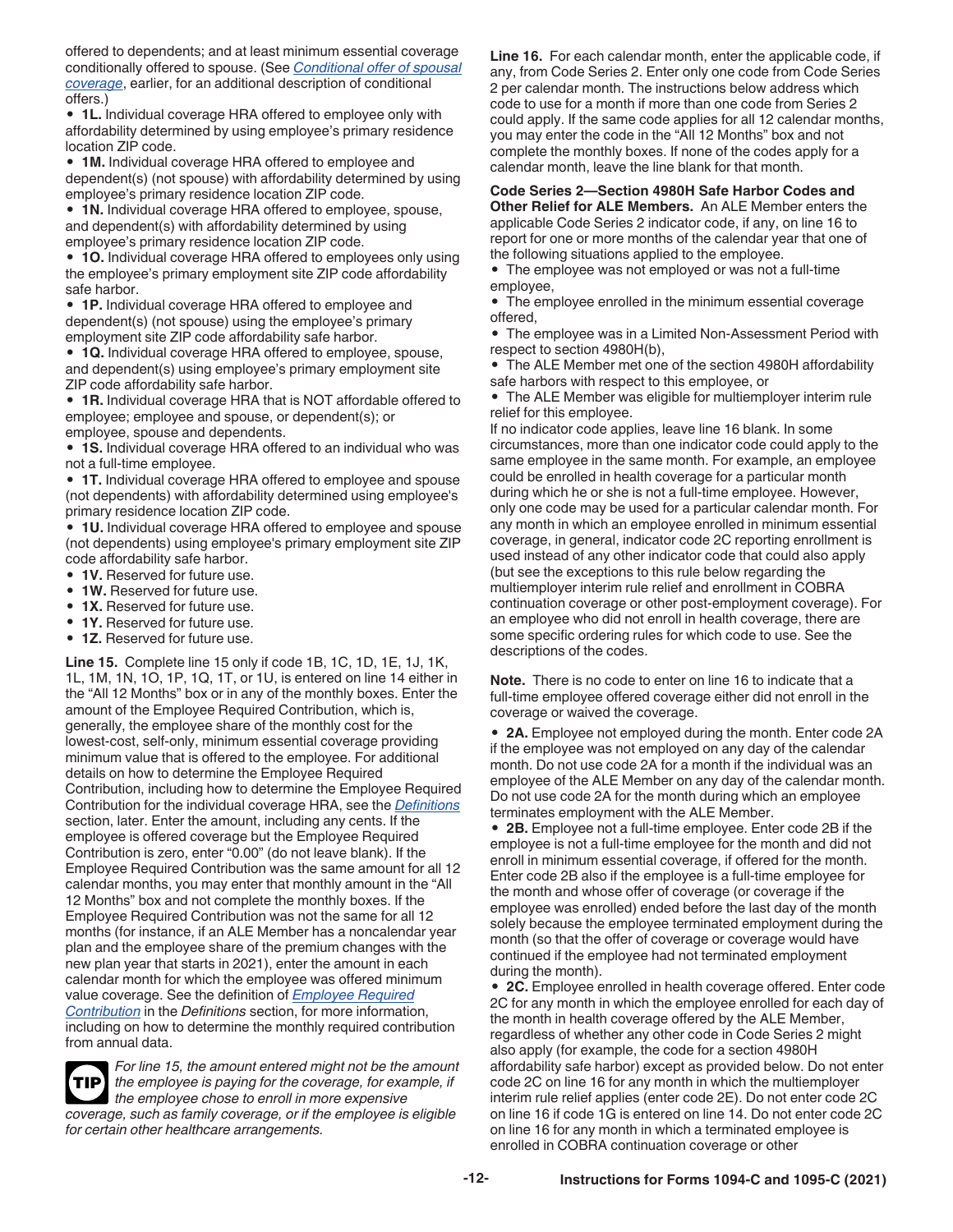<span id="page-12-0"></span>post-employment coverage (enter code 2A). Do not enter code 2C on line 16 for any month in which the employee enrolled in coverage that was not minimum essential coverage.

• **2D.** Employee in a section 4980H(b) Limited

Non-Assessment Period. Enter code 2D for any month during which an employee is in a section 4980H(b) Limited Non-Assessment Period. If an employee is in an initial measurement period, enter code 2D (employee in a section 4980H(b) Limited Non-Assessment Period) for the month, and not code 2B (employee not a full-time employee). For an employee in a section 4980H(b) Limited Non-Assessment Period for whom the ALE Member is also eligible for the multiemployer interim rule relief for the month, enter code 2E (multiemployer interim rule relief) and not code 2D (employee in a section 4980H(b) Limited Non-Assessment Period).

• **2E.** Multiemployer interim rule relief. Enter code 2E for any month for which the multiemployer arrangement interim guidance applies for that employee, regardless of whether any other code in Code Series 2 (including code 2C) might also apply. This relief is described under *[Offer of Health Coverage](#page-16-0)* in the *Definitions* section of these instructions.

**Note.** Although ALE Members may use the section 4980H affordability safe harbors to determine affordability for purposes of the multiemployer arrangement interim guidance, an ALE Member eligible for the relief provided in the multiemployer arrangement interim guidance for a month for an employee should enter code 2E (multiemployer interim rule relief), and not code 2F, 2G, or 2H (codes for section 4980H affordability safe harbors).

• **2F.** Section 4980H affordability Form W-2 safe harbor. Enter code 2F if the ALE Member used the section 4980H Form W-2 safe harbor to determine affordability for purposes of section 4980H(b) for this employee for the year. If an ALE Member uses this safe harbor for an employee, it must be used for all months of the calendar year for which the employee is offered health coverage.

• **2G.** Section 4980H affordability federal poverty line safe harbor. Enter code 2G if the ALE Member used the section 4980H federal poverty line safe harbor to determine affordability for purposes of section 4980H(b) for this employee for any month(s).

• **2H.** Section 4980H affordability rate of pay safe harbor. Enter code 2H if the ALE Member used the section 4980H rate of pay safe harbor to determine affordability for purposes of section 4980H(b) for this employee for any month(s).

**Note.** An affordability safe harbor code should not be entered on line 16 for any month that the ALE member did not offer minimum essential coverage, including an individual coverage HRA, to at least 95% of its full-time employees and their dependents (that is, any month for which the ALE member checked the "No" box on Form 1094-C, Part III, column (a)). For more information, see the instructions for [Form 1094-C, Part III,](#page-7-0) [column \(a\)](#page-7-0).

• **2I.** Reserved for future use.

**Note.** References to 9.5% in the section 4980H affordability safe harbors and Qualifying Offer Method are applied based on the percentage as indexed for purposes of applying the affordability thresholds under section 36B (the premium tax credit). The percentage, as adjusted, is 9.78% for plan years beginning in 2020, and 9.83% for plan years beginning in 2021.

**Line 17.** If the ALE Member used code 1L, 1M, 1N, 1O, 1P, 1Q, 1T, or 1U because it offered the employee an individual coverage HRA, enter the appropriate ZIP code used for identifying the lowest cost silver plan used to calculate the Employee Required Contribution in line 15. This will be the ZIP code of the employee's residence (code 1L, 1M, 1N, or 1T) or the ZIP code of the employee's primary site of employment if the ALE Member uses the work location safe harbor (code 1O, 1P, 1Q, or 1U).

**Location safe harbor for individual coverage HRAs.** For purposes of section 4980H(b), an employer may use the cost of self-only coverage for the lowest cost silver plan for the employee for self-only coverage offered through the Exchange where the employee's primary site of employment is located for determining whether an offer of an individual coverage HRA to a full-time employee is affordable. The ZIP code for the employee's primary site of employment is used to identify the applicable lowest silver plan to determine affordability.

#### **Part III—Covered Individuals (Lines 18–30)**

**Note.** If there are more than 13 covered individuals, additional copies of page 3, Part III, may be used. Complete Part III ONLY if the ALE Member offers employer-sponsored, self-insured health coverage, including an individual coverage HRA, in which the employee or other individual enrolled. For this purpose, employer-sponsored, self-insured health coverage does not include coverage under a multiemployer plan. Do not complete Part III if the ALE Member offers coverage only under an insured group health plan. If an ALE Member offers both insured and self-insured coverage, complete Part III only for employees who enroll in the self-insured coverage.

An ALE Member with a self-insured major medical plan and a health reimbursement arrangement (HRA) that has an individual who enrolls in both types of minimum essential coverage is required to report the individual's coverage under only one of the arrangements in Part III. An ALE Member with an insured major medical plan and an HRA that has an individual who enrolls in both types of minimum essential coverage is not required to report in Part III the HRA coverage of an individual if the individual is eligible for the HRA because the individual enrolled in the insured major medical plan. An ALE Member with an HRA must report coverage under the HRA in Part III for any individual who is not enrolled in a major medical plan of the ALE Member (for example, if the individual is enrolled in a group health plan of another employer (such as spousal coverage) or if the ALE Member provides an individual coverage HRA). For additional information on the reporting of supplemental coverage, see Proposed Regulations section 1.6055-1(d)(2) and (3).

If the ALE Member is completing Part III, enter "X" in the checkbox in Part III. If the ALE Member is not completing Part III, do not enter "X" in the checkbox in Part III.

This part **must** be completed by an ALE Member offering self-insured health coverage for any individual who was an employee for one or more calendar months of the year, whether full-time or non-full-time, and who enrolled in the coverage. The employee (if enrolled in self-insured coverage) should be listed on line 18; any other family members who enrolled in coverage offered to the employee should be listed on subsequent lines.



*All employee family members that are covered individuals through the employee's enrollment (for example, because the employee elected family coverage) must be included on the same form as the employee (or any other individual to whom the offer was made). For example, if the employee is offered family coverage by his or her employer under a self-insured health plan and enrolls in the family coverage, the employee and the employee's family members that are covered under the plan must all be reported on the same Form 1095-C.* **TIP**

If two or more employees employed by the same ALE Member are spouses or an employee and his or her dependent, and one employee enrolled in a coverage option under the plan that also covered the other employee(s) (for example, one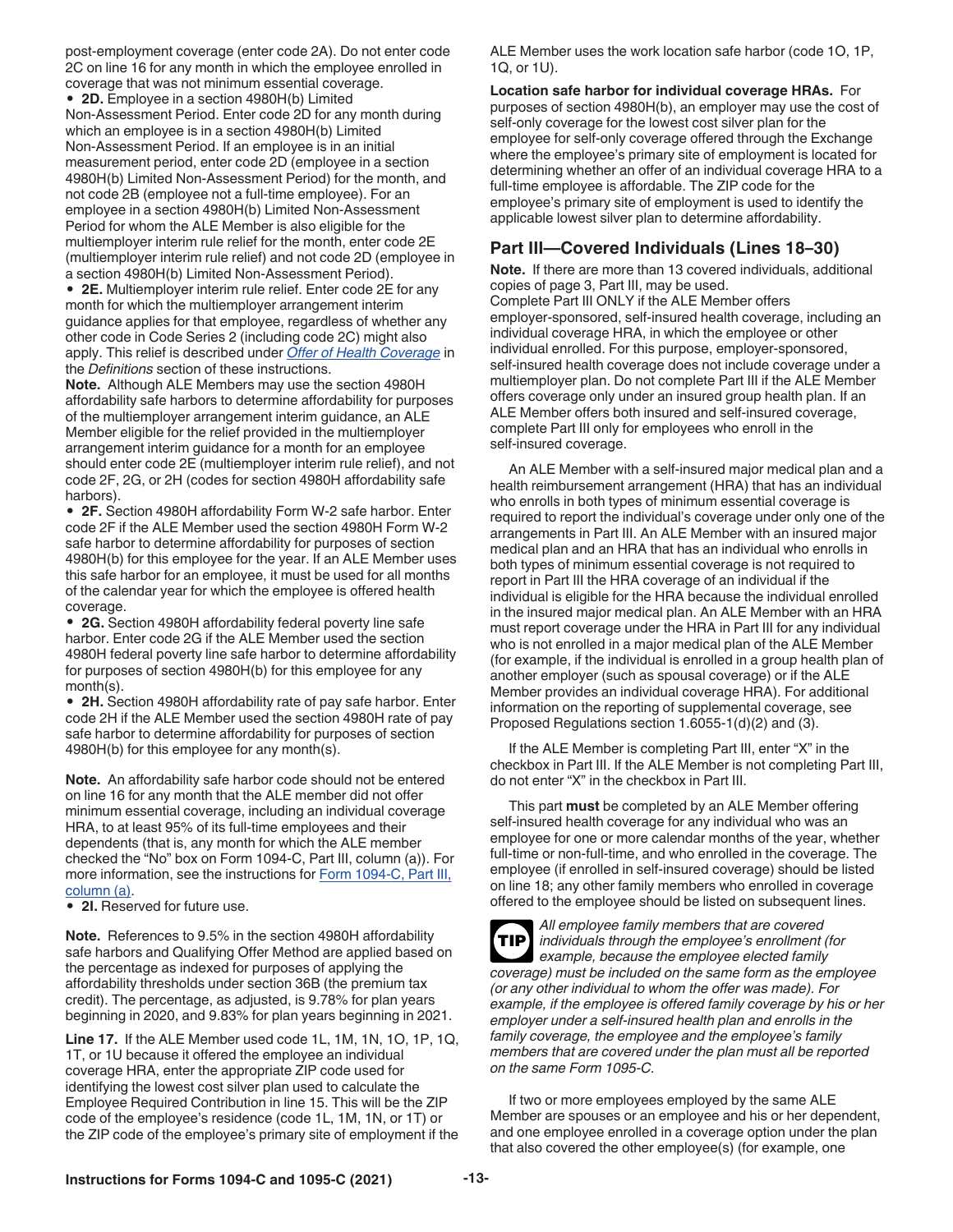<span id="page-13-0"></span>employee spouse enrolled in family coverage that provided coverage to the other employee spouse and their employee dependent child), the enrollment information should be reflected only on Form 1095-C for the employee who enrolled in the coverage. (However, it would report the other employee family members as covered individuals).

**Coverage of non-employee.** This part **may** be completed by an ALE Member offering self-insured health coverage for any other individual who enrolled in the coverage under the plan for 1 or more calendar months of the year but was not an employee for any calendar month of the year, such as a non-employee director, a retired employee who retired in a previous year, a terminated employee receiving COBRA continuation coverage (or any other form of post-employment coverage) who terminated employment during a previous year, and a non-employee COBRA beneficiary (but not including an individual who obtained coverage through the employee's enrollment, such as a spouse or dependent obtaining coverage when an employee elects COBRA continuation coverage that is family coverage). If Form 1095-C is used with respect to an individual who was not an employee for any month of the calendar year, Part II must be completed by using code 1G in the "All 12 Months" box or the separate monthly boxes for all 12 calendar months. The employer must report for these individuals using Form 1095-B, if it chooses not to use Form 1095-C.

*If a non-employee individual enrolls in the coverage under a self-insured health plan, all family members that are covered individuals because of the individual's enrollment must be included on the same Form 1095-B or Form 1095-C as the individual who is offered, and enrolls in, the coverage.* **TIP**

Columns (a) through (e), as applicable, must be completed for each individual enrolled in the coverage, including the employee reported on line 1. Enter the 9-digit SSN or other TIN for each covered individual in column (b). Enter a date of birth in column (c) only if an SSN or other TIN is not entered in column (b). Column (d) will be checked if the individual was covered for at least 1 day in every month of the year. For individuals who were covered for some but not all months, information will be entered in column (e) indicating the months for which these individuals were covered.

*Governmental Unit employers offering self-insured health coverage that have delegated another Governmental Unit (DGE) for purposes of reporting and furnishing enrollment information (meaning the information that otherwise would be reported on Form 1095-C, Part III), but have not designated a DGE for purposes of reporting and furnishing offer of coverage information (meaning the information that is reported on Form 1095-C, Part II), should file and furnish Forms 1095-C with a completed Part I and Part II, but not a completed Part III, and should not check the box indicating that the Governmental Unit offers self-insured health coverage. In this case, the DGE should file Forms 1094-B and 1095-B to report enrollment information for employees on behalf of the Governmental Unit. See FAQs on IRS.gov.* **TIP**

A DGE that has been delegated by a Governmental Unit for purposes of reporting and furnishing both offer of coverage and enrollment information (meaning the information that would be reported on Parts II and III of Form 1095-C) should file Forms 1094-C and 1095-C to report the information for employees on behalf of the Governmental Unit.

**Column (a).** Enter the name of each covered individual (first name, middle initial, last name), including the employee, if the employee is enrolled in self-insured coverage.

**Column (b).** Enter the 9-digit SSN for each covered individual, including the dashes. For covered individuals who are not the

employee listed in Part I, a taxpayer identification number (TIN), rather than an SSN, may be entered if the covered individual does not have an SSN, or the field may be left blank if the covered individual does not have a TIN.

**Column (c).** Enter a date of birth (YYYY-MM-DD) for the covered individual only if column (b) is blank.

**Column (d).** Check this box if the individual was covered for at least **one day** per month for all 12 months of the calendar year.

**Column (e).** If the individual was not covered for all 12 months of the calendar year, check the applicable box(es) for the month(s) in which the individual was covered for at least 1 day in the month.

### **Definitions**

This section contains the definitions of key terms used in Forms 1094-C and 1095-C and these instructions. For definitions of terms not included in this section, see the final regulations under section 4980H, T.D. 9655, 2014-9 I.R.B. 541, at *[IRS.gov/irb/](https://www.irs.gov/irb/2014-9_IRB/ar05.html) [2014-9\\_IRB/ar05.html](https://www.irs.gov/irb/2014-9_IRB/ar05.html)* and section 6056, T.D. 9661, 2014-13 I.R.B. 855, at *[IRS.gov/irb/2014-13\\_IRB/ar09.html](https://www.irs.gov/irb/2014-13_IRB/ar09.html)*.

**Affordability.** Generally, the lowest cost silver plan for the employee based on the employee's residence is used to determine affordability. The ZIP code for the employee's residence is used to identify the applicable lowest cost silver plan to determine affordability.

**Aggregated ALE Group.** An Aggregated ALE Group refers to a group of ALE Members treated as a single employer under section 414(b), 414(c), 414(m), or 414(o). An ALE Member is a member of an Aggregated ALE Group for a month if it is treated as a single employer with the other members of the group on any day of the calendar month. If an ALE is made up of only one person or entity, that one ALE Member is not a part of an Aggregated ALE Group. Government entities and churches or conventions or associations of churches may apply a reasonable, good faith interpretation of the aggregation rules under section 414 in determining their status as an ALE or member of an Aggregated ALE Group. For more information on how the aggregation rules apply to government entity employers, see Notice 2015-87, Q&A 18, at *[IRS.gov/irb/2015-52\\_IRB/](https://www.irs.gov/irb/2015-52_IRB/ar11.html) [ar11.html](https://www.irs.gov/irb/2015-52_IRB/ar11.html)*.

**Applicable Large Employer (ALE).** An ALE is, for a particular calendar year, any single employer, or group of employers treated as an Aggregated ALE Group, that employed an average of at least 50 full-time employees (including full-time equivalent employees) on business days during the preceding calendar year. For purposes of determining an employer's average number of employees, disregard an employee for any month in which the employee has coverage under a plan described in section 4980H(c)(2)(F) (generally, TRICARE or Veterans Administration coverage). A new employer (that is, an employer that was not in existence on any business day in the prior calendar year) is an ALE for the current calendar year if it reasonably expects to employ, and actually does employ, an average of at least 50 full-time employees (including full-time equivalent employees) on business days during the current calendar year. For information on a special rule for certain employers with seasonal workers, see the final regulations under section 4980H and FAQs on IRS.gov.

**Applicable Large Employer Member (ALE Member).** An ALE Member is a single person or entity that is an ALE, or if applicable, each person or entity that is a member of an Aggregated ALE Group. A person or entity that does not have employees or only has employees with no hours of service (for example, only employees whose entire service consists of work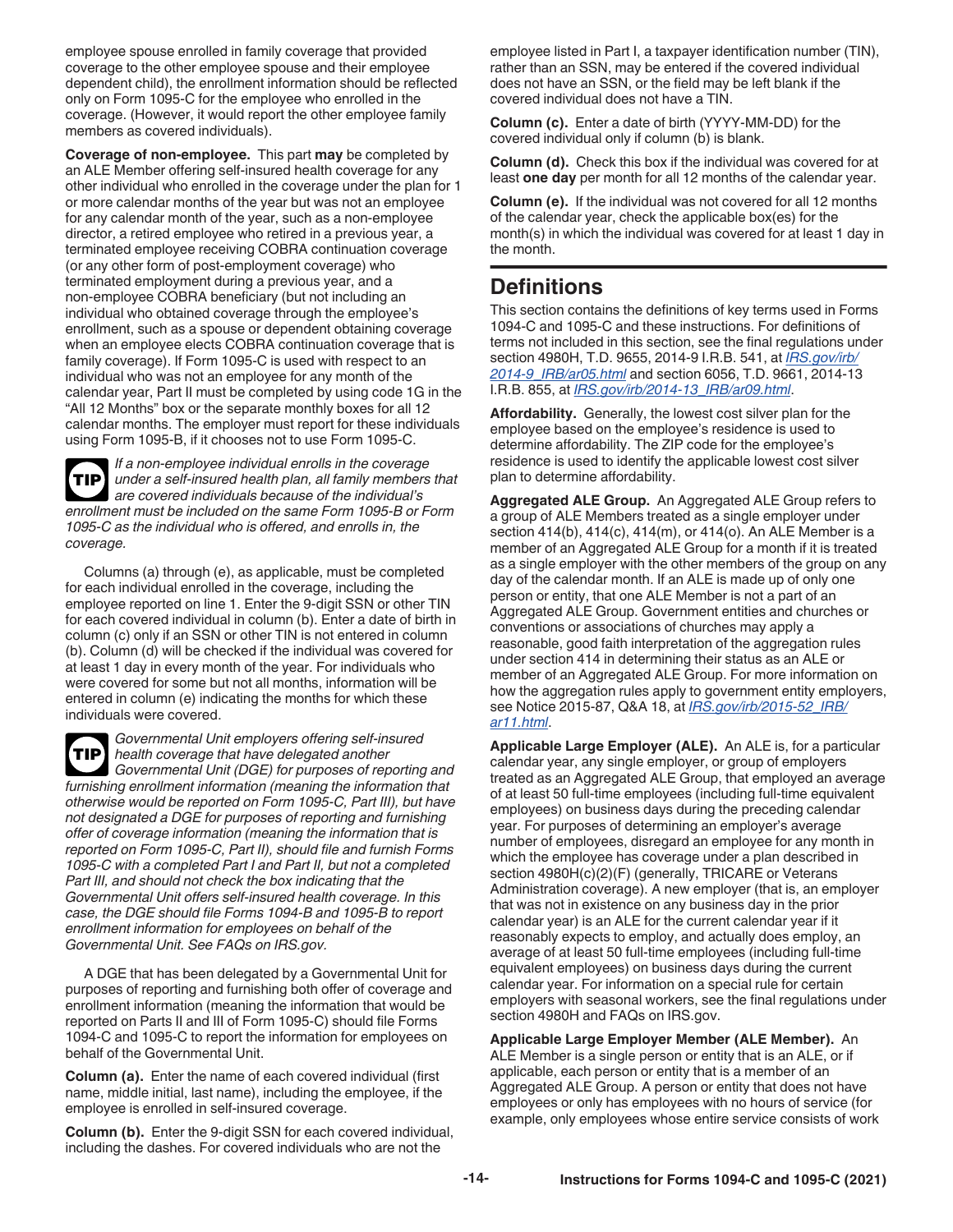<span id="page-14-0"></span>outside of the United States that does not count as hours of service under section 4980H) is not an ALE Member.

**Bona fide volunteer.** A bona fide volunteer is an employee of a government entity or tax-exempt organization whose only compensation from that entity or organization is (1) reimbursement for (or reasonable allowance for) reasonable expenses incurred in the performance of services by volunteers, or (2) reasonable benefits (including length of service awards), and nominal fees, customarily paid by similar entities in connection with the performance of services by volunteers.

**COBRA continuation coverage.** COBRA continuation coverage is health coverage that is required to be offered under the Consolidated Omnibus Budget Reconciliation Act of 1986 (COBRA) in certain circumstances in which an employee or other individual covered under a health plan loses eligibility for coverage under that health plan (for example, because the employee terminates employment or has a reduction in hours). For purposes of these instructions, COBRA continuation coverage also includes coverage required under any other federal or state law that provides continuation coverage comparable to that provided under COBRA. For additional details, see section 4980B and Regulations sections 54.4980B-1 through 54.4980B-10.

**Dependent.** A dependent is an employee's child, including a child who has been legally adopted or legally placed for adoption with the employee, who has not reached age 26. A child reaches age 26 on the 26th anniversary of the date the child was born and is treated as a dependent for the entire calendar month during which he or she reaches age 26. For this purpose, a dependent does not include stepchildren, foster children, or a child that does not reside in the United States (or a country contiguous to the United States) and who is not a United States citizen or national. For this purpose, a dependent does not include a spouse.

**Designated Governmental Entity (DGE).** A DGE is a person or persons that are part of or related to the Governmental Unit that is the ALE Member and that is appropriately designated for purposes of these reporting requirements. For a Governmental Unit that has delegated some or all of its reporting responsibilities to a DGE for some or all of its employees, one Authoritative Transmittal must still be filed for that Governmental Unit reporting aggregate employer-level data for all employees of the Governmental Unit (including those for whom the Governmental Unit has delegated its reporting responsibilities). For more information, see *[Authoritative Transmittal for](#page-1-0) [Employers Filing Multiple Forms 1094-C](#page-1-0)*, earlier.

**Eligible employer-sponsored plan.** An eligible employer-sponsored plan refers to group health coverage for employees under (1) a governmental plan, such as the Federal Employees Health Benefits Program (FEHB); (2) an insured plan or coverage offered in the small or large group market within a state; (3) a grandfathered health plan offered in a group market; or (4) a self-insured group health plan for employees, including an individual coverage HRA.

**Employee.** An employee is an individual who is an employee under the common-law standard for determining employer– employee relationships. An employee does not include a sole proprietor, a partner in a partnership, an S corporation shareholder who owns at least 2% of the S corporation, a leased employee within the meaning of section 414(n), or a worker that is a qualified real estate agent or direct seller.

If an employee is an employee of more than one ALE Member of the same Aggregated ALE Group during a calendar month, the employee is treated as an employee of the ALE Member for whom the employee has the greatest number of hours of service for that calendar month; if the employee has an equal number of hours of service for two or more ALE Members of the same Aggregated ALE Group for the calendar month, those ALE Members must treat one of the ALE Members as the employer of that employee for that calendar month. See *[One](#page-2-0) [Form 1095-C for Each Employee of Each Employer](#page-2-0)* for a discussion of reporting in these circumstances. See Pub.15-A, Employer's Supplemental Tax Guide, for more information on determining who is an employee.

**Note.** In certain circumstances, an employee may have a break in service (including a break in service due to a termination of employment) during which the individual does not earn hours of service but, upon beginning to earn hours of service again, the ALE Member must treat the individual as a continuing employee rather than a new hire for purposes of certain rules under the regulations under section 4980H. See Regulations sections 54.4980H-3(c)(4) and 54.4980H-3(d)(6). These rules do not impact whether the individual was an employee during the break in service, so the individual should only be treated as an employee during the break in service for purposes of reporting if the individual remained an employee during that period (and had not terminated employment with the ALE Member). For example, an employee on unpaid leave during the break in service would be treated as an employee for reporting purposes during the break in service, while a former employee whose employment had been terminated during the break in service would not be treated as an employee for reporting purposes.

**Employee Required Contribution.** The Employee Required Contribution is the employee's share of the monthly cost for the lowest-cost, self-only minimum essential coverage providing minimum value that is offered to the employee by the ALE Member. The employee share is the portion of the monthly cost that would be paid by the employee for self-only coverage, whether paid through salary reduction or otherwise.

For purposes of determining the amount of the employee's share of the monthly cost, an ALE Member may divide the total cost to the employee for the plan year by the number of months in the plan year. This monthly amount of the employee's share of the cost would then be reported for any months of that plan year that fall within the 2021 calendar year. For example, if the plan year begins January 1, the ALE Member may determine the amount to report for each month by taking the total annual employee cost for all 12 months and dividing by 12. If the plan year begins April 1, the ALE Member may determine the amount to report for January through March 2021, by taking the total annual employee cost for the plan year ending March 31, 2021, and dividing by 12 (and reporting that amount for January, February, and March 2021). Then, the ALE Member may determine the monthly amount for April through December 2021 by taking the total annual employee cost for the plan year ending March 31, 2022, and dividing by 12 (and reporting that amount for April through December 2021).

The Employee Required Contribution may not be the amount the employee paid for coverage. For additional rules on determining the amount of the Employee Required Contribution, including for cases in which an ALE Member makes available certain HRA contributions, cafeteria plan contributions, wellness program incentives, and opt-out payments, see Regulations sections 1.5000A-3(e)(3)(ii) and 1.36B-2(c)(3)(v)(A). Also see Notice 2015-87.

Special rules apply for individual coverage HRAs. Generally, the Employee Required Contribution for the individual coverage HRA means the required HRA contribution, as defined in Regulations section 1.36B-2(c)(5)(ii). However, for purposes of the individual coverage HRA safe harbors in Proposed Regulations section 54.4980H-5(f), the required contribution is determined based on the applicable lowest cost silver plan, as defined in Proposed Regulations 54.4980H-5(f)(7)(iii) and the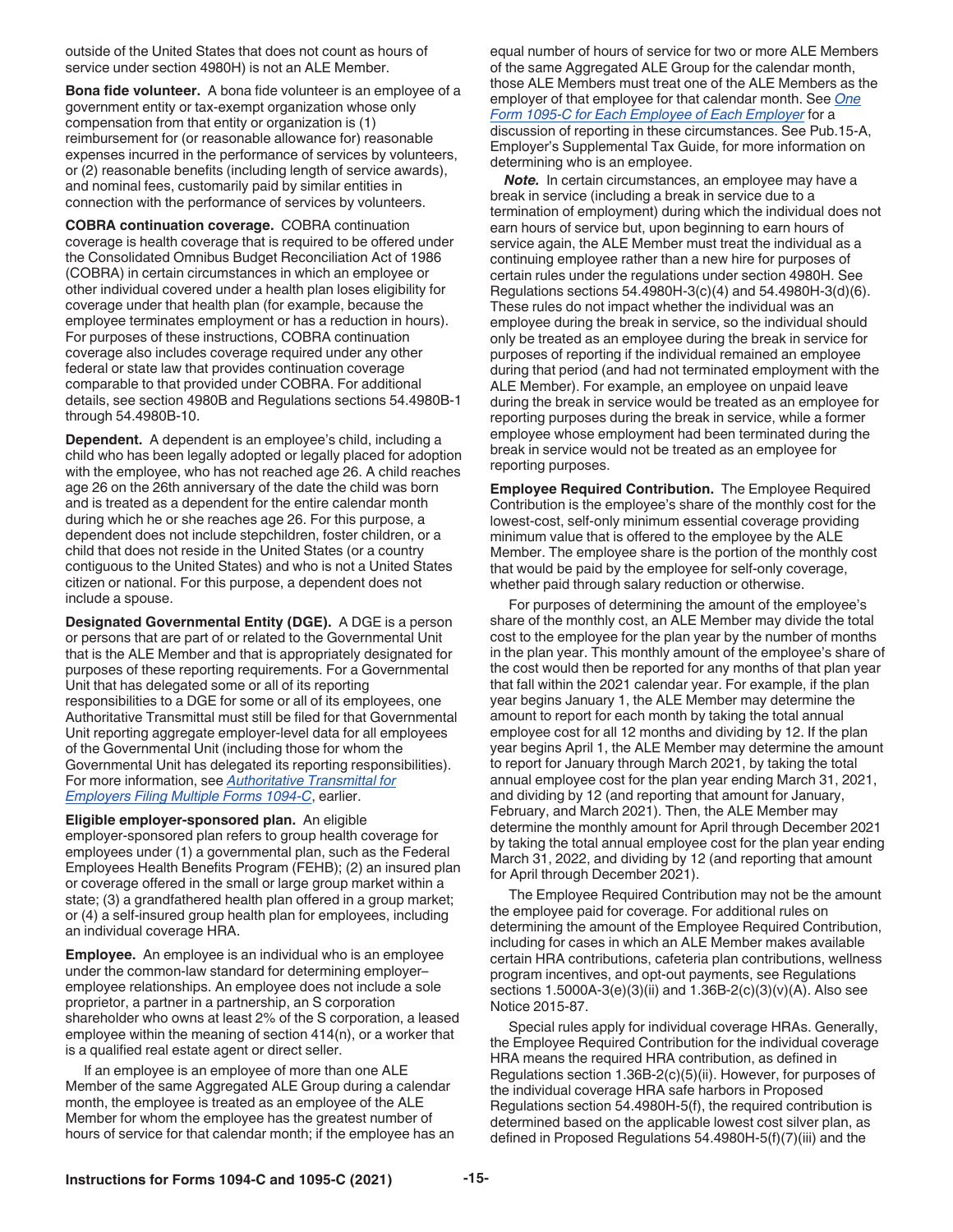<span id="page-15-0"></span>monthly premium for the applicable lowest cost silver plan is determined based on the employee's age, as defined in Proposed Regulations 54.4980H(f)(7)(i), and the employee's applicable location, as defined in Proposed Regulations 54.4980H(f)(7)(ii).

For an employee offered an individual coverage HRA, the Employee Required Contribution is the excess of the monthly premium for the applicable lowest cost silver plan based on the employee's applicable age over the monthly individual coverage HRA amount (generally, the annual individual coverage HRA amount divided by 12).

*Applicable lowest cost silver plan.* Generally, the lowest cost silver plan for an employee for a calendar month is the lowest cost silver plan for self-only coverage of the employee offered through the Exchange for the ZIP code of the employee's applicable location for the month. If there are different lowest cost silver plans in different parts of a rating area, an employee's applicable lowest cost silver plan is the lowest cost silver plan in the part of the rating area in which the employee's applicable location is located. The lowest cost silver plan for an employee is the lowest cost silver plan for the lowest age band in the individual market for the employee's applicable location. For more information, see *[Employer Lowest Cost Silver Plan](https://www.cms.gov/blog/how-health-reimbursement-agreements-hras-help-employers-expand-coverage-options-their-employees)  [Premium Look-up Table](https://www.cms.gov/blog/how-health-reimbursement-agreements-hras-help-employers-expand-coverage-options-their-employees)*.

*Applicable age.* For an employee who is or will be eligible for an individual coverage HRA on the first day of the plan year, the employee's applicable age for the plan year is the employee's age on the first day of the plan year. For an employee who becomes eligible during the plan year, the employee's applicable age for the remainder of the plan year is the employee's age on the date the individual coverage HRA can first become effective for that employee. Note that for non-calendar year plans or for employees who become eligible during the plan year, the applicable age may not be the age reported in Part II of Form 1095-C.

*Applicable location.* An employee's applicable location is where the employee resides for the calendar month, or if the ALE Member is applying the location safe harbor, the employee's primary site of employment for the calendar month.

**Employer.** For purposes of these instructions, an employer is the person that is the employer of an employee under the common-law standard for determining employer–employee relationships and that is subject to the employer shared responsibility provisions of section 4980H (these employers are referred to as ALE Members). For more information on which employers are ALE Members, see the definitions of Applicable Large Employer (ALE) and Applicable Large Employer Member (ALE Member).

**Full-time employee.** For purposes of Forms 1094-C and 1095-C, the term "full-time employee" means a full-time employee, as defined under section 4980H and the related regulations, rather than any other definition of that term that the ALE Member may use for other purposes. Accordingly, a full-time employee is an employee who, for a calendar month, is determined to be a full-time employee under either the monthly measurement method or the look-back measurement method (as applicable to that employee). The monthly measurement method and the look-back measurement method are the two methods provided under the section 4980H regulations for determining whether an employee has sufficient hours of service to be a full-time employee. Under the monthly measurement method, a full-time employee is an employee who was employed an average of at least 30 hours of service per week with the ALE Member during a calendar month. Under the look-back measurement method, an employee is a full-time employee for each month of the stability period selected by the ALE Member if the employee was employed an average of least 30 hours of service per week with the ALE Member during the measurement

period preceding that stability period. (The look-back measurement method for identifying full-time employees is available only for purposes of determining and computing liability under section 4980H, and not for purposes of determining if the employer is an Applicable Large Employer.) For purposes of both methods, 130 hours of service in a calendar month is treated as the monthly equivalent of at least 30 hours of service per week.

An ALE Member must report complete information for all 12 months of the calendar year for any of its employees who were full-time employees for one or more months of the calendar year. For more information on the identification of full-time employees, including discussion of the monthly measurement method and the look-back measurement method, and the rules for when an ALE Member may use one or both methods, see Regulations sections 54.4980H-1(a)(21) and 54.4980H-3, and Notice 2014-49, 2014-41 I.R.B. 66 (describing a proposed approach to the application of the look-back measurement method in situations in which the measurement period applicable to an employee changes).

*Note.* A former employee (for example, a retiree) is not a full-time employee for any month after termination of employment with the ALE Member. However, if the former employee was a full-time employee for any month of the calendar year (for example, before retiring mid-year), the ALE Member must complete information in Part II of Form 1095-C for all 12 months of the calendar year, using the appropriate codes.

*An ALE Member need not file a Form 1095-C for an individual who for each month of a calendar year is either not an employee of the ALE Member or is an employee in a Limited Non-Assessment Period with respect to section 4980H(b). However, for the months in which the employee was an employee of the ALE Member, such an employee would be included in the total employee count reported on Form 1094-C, Part III, column (c). Also, if during the Limited Non-Assessment Period the employee enrolled in coverage under a self-insured, employer-sponsored plan, the ALE Member must file a Form 1095-C for the employee to report coverage information for the year.* **TIP**

**Full-time equivalent employees.** A combination of employees, each of whom individually is not treated as a full-time employee because he or she is not employed on average at least 30 hours of service per week with an employer, but who, in combination, are counted as the equivalent of a full-time employee solely for purposes of determining whether the employer is an ALE. For rules on how to determine full-time equivalent employees, see Regulations section 54.4980H-2(c).

**Governmental Unit and Agency or Instrumentality of a Governmental Unit.** A Governmental Unit is the government of the United States, any state or political subdivision thereof, or any Indian tribal government (as defined in section 7701(a)(40)) or subdivision of an Indian tribal government (as defined in section 7871(d)). For purposes of these instructions, references to a Governmental Unit include an Agency or Instrumentality of a Governmental Unit. Until guidance is issued that defines the term "Agency or Instrumentality of a Governmental Unit" for purposes of section 6056, an entity may determine whether it is an Agency or Instrumentality of a Governmental Unit based on a reasonable and good faith interpretation of existing rules relating to agency or instrumentality determinations for other federal tax purposes.

**Health coverage.** As used in these instructions, health coverage refers to minimum essential coverage, unless otherwise indicated.

**Hours of service.** An hour of service is each hour for which an employee is paid, or entitled to payment, for the performance of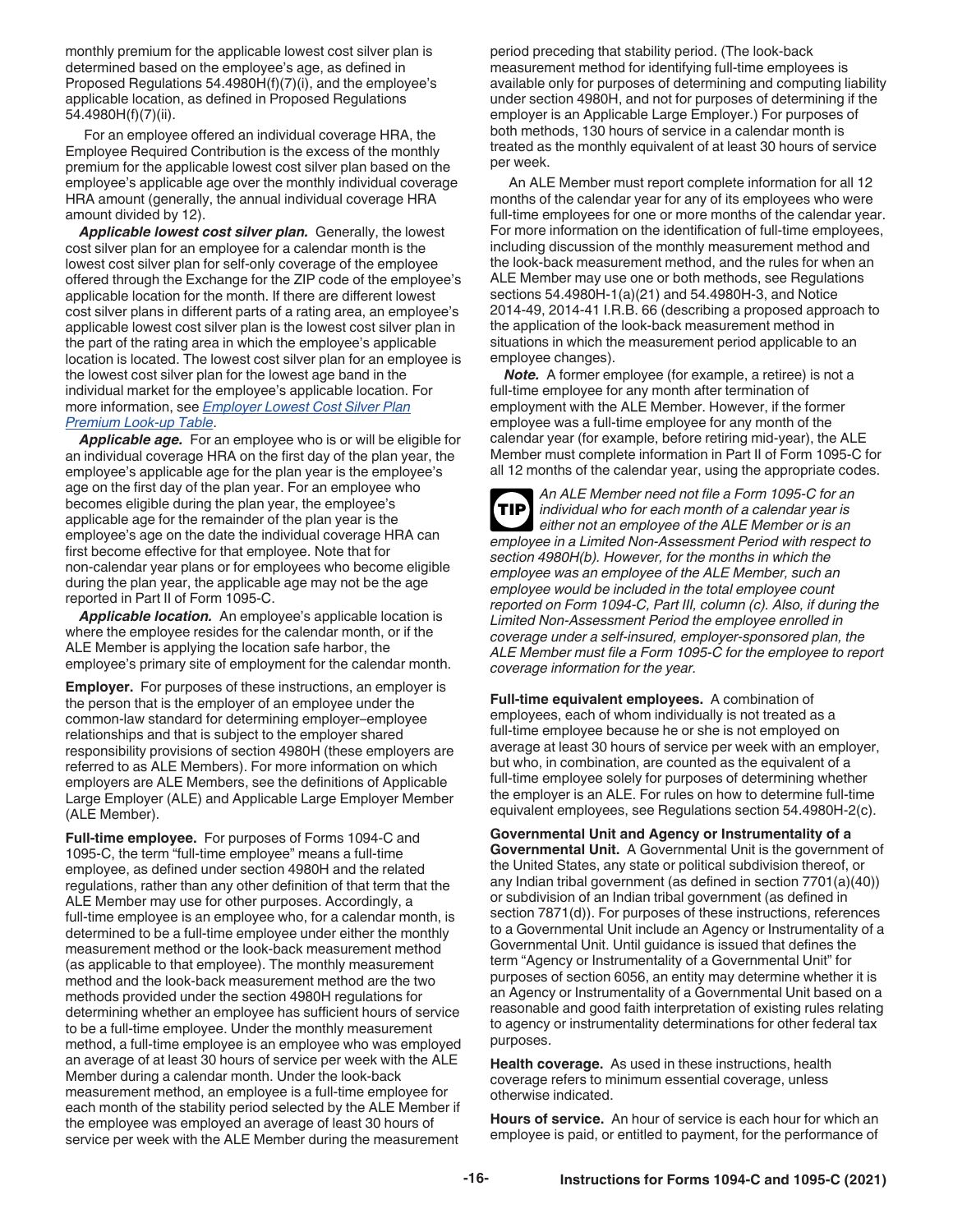<span id="page-16-0"></span>duties for the employer, and each hour for which an employee is paid, or entitled to payment, for a period of time during which no duties are performed due to vacation, holiday, illness, incapacity (including disability), layoff, jury duty, military duty, or leave of absence. An hour of service does not include any hour of service performed as a bona fide volunteer of a government entity or tax-exempt entity, as part of a Federal Work-Study Program (or a substantially similar program of a state or political subdivision thereof) or to the extent the compensation for services performed constitutes income from sources outside the United States. For additional rules for determining hours of service, see Regulations sections 54.4980H-1(a)(24) and 54.4980H-3(b), and Notice 2015-87, Q&A 14, at *[IRS.gov/irb/2015-52\\_IRB/](https://www.irs.gov/irb/2015-52_IRB/ar11.html) [ar11.html](https://www.irs.gov/irb/2015-52_IRB/ar11.html)*. See section VI of the preamble to the section 4980H regulations for a discussion of determination of hours of service for categories of employees for whom the general rules for determining hours of service may present special difficulties (including adjunct faculty and commissioned salespeople) and certain categories of work hours associated with some positions of employment, including layover hours (for example, for certain airline employees), on-call hours, and work performed by an individual who is subject to a vow of poverty as a member of a religious order.

**Individual coverage HRA.** An HRA is a type of account-based health plan that employers can use to reimburse employees for their medical care expenses. An individual coverage HRA is an HRA integrated with individual health insurance coverage or Medicare, subject to certain conditions. For more information about individual coverage HRAs, see T.D. 9867 and *[IRS.gov/](https://www.irs.gov/newsroom/health-reimbursement-arrangements-hras) [newsroom/health-reimbursement-arrangements-hras](https://www.irs.gov/newsroom/health-reimbursement-arrangements-hras)*.

**Limited Non-Assessment Period.** A Limited Non-Assessment Period generally refers to a period during which an ALE Member will not be subject to an assessable payment under section 4980H(a) and, in certain cases section 4980H(b), for a full-time employee, regardless of whether that employee is offered health coverage during that period.

The first five periods described below are Limited Non-Assessment Periods with respect to sections 4980H(a) and 4980H(b) only if the employee is offered health coverage by the first day of the first month following the end of the period. Also, the first five periods described below are Limited Non-Assessment Periods for section 4980H(b) only if the health coverage that is offered at the end of the period provides minimum value. For more information on Limited Non-Assessment Periods and the application of section 4980H, see Regulations section 54.4980H-1(a)(26).

• First year as ALE period. January through March of the first calendar year in which an employer is an ALE, but only for an employee who was not offered health coverage by the employer at any point during the prior calendar year.

• Waiting period under the monthly measurement method. If an ALE Member is using the monthly measurement method to determine whether an employee is a full-time employee, the period beginning with the first full calendar month in which the employee is first otherwise (but for completion of the waiting period) eligible for an offer of health coverage and ending no later than 2 full calendar months after the end of that first calendar month.

• Waiting period under the look-back measurement method. If an ALE Member is using the look-back measurement method to determine whether an employee is a full-time employee and the employee is reasonably expected to be a full-time employee at his or her start date, the period beginning on the employee's start date and ending not later than the end of the employee's third full calendar month of employment.

• Initial measurement period and associated administrative period under the look-back measurement method. If an ALE Member is using the look-back measurement method to

determine whether a new employee is a full-time employee, and the employee is a variable hour employee, seasonal employee or part-time employee, the initial measurement period for that employee and the administrative period immediately following the end of that initial measurement period.

• Period following change in status that occurs during initial measurement period under the look-back measurement method. If an ALE Member is using the look-back measurement method to determine whether a new employee is a full-time employee, and, as of the employee's start date, the employee is a variable hour employee, seasonal employee, or part-time employee, but, during the initial measurement period, the employee has a change in employment status such that, if the employee had begun employment in the new position or status, the employee would have reasonably been expected to be a full-time employee, the period beginning on the date of the employee's change in employment status and ending not later than the end of the third full calendar month following the change in employment status. If the employee is a full-time employee based on the initial measurement period and the associated stability period starts sooner than the end of the third full calendar month following the change in employment status, this Limited Non-Assessment Period ends on the day before the first day of that associated stability period.

• First calendar month of employment. If the employee's first day of employment is a day other than the first day of the calendar month, then the employee's first calendar month of employment is a Limited Non-Assessment Period.

**Minimum essential coverage (MEC).** Although various types of health coverage may qualify as minimum essential coverage, for purposes of these instructions, minimum essential coverage refers to health coverage under an eligible employer-sponsored plan. An individual coverage HRA is a self-insured group health plan and an eligible employer sponsored plan. For more details on minimum essential coverage, see *Minimum essential coverage* in Pub. 974.

**Minimum value.** A plan provides minimum value if the plan pays at least 60% of the costs of benefits for a standard population and provides substantial coverage of in-patient hospitalization services and physician services. An individual coverage HRA that is affordable is treated as providing minimum value.

**Offer of health coverage.** An ALE Member makes an offer of coverage to an employee if it provides the employee an effective opportunity to enroll in the health coverage (or to decline that coverage) at least once for each plan year. For this purpose, the plan year must be 12 consecutive months unless a short plan year of less than 12 consecutive months is permitted for a valid business purpose. An ALE Member makes an offer of health coverage to an employee for the plan year if it continues the employee's election of coverage from a prior year but provides the employee an effective opportunity to opt out of the health coverage. If an ALE Member provides health coverage to an employee but does not provide the employee an effective opportunity to decline the coverage, the ALE Member is treated as having made an offer of health coverage to the employee only if that health coverage provides minimum value and does not have an Employee Required Contribution for the coverage for any calendar month of more than 9.5% (as adjusted) of a monthly amount determined as the mainland federal poverty line for a single individual for the applicable calendar year, divided by 12.

For purposes of reporting, an offer to a spouse includes an offer to a spouse that is subject to one or more reasonable, objective conditions, regardless of whether the reasonable, objective conditions are satisfied. For example, an offer of coverage that is available to a spouse only if the spouse certifies that the spouse does not have access to health coverage from